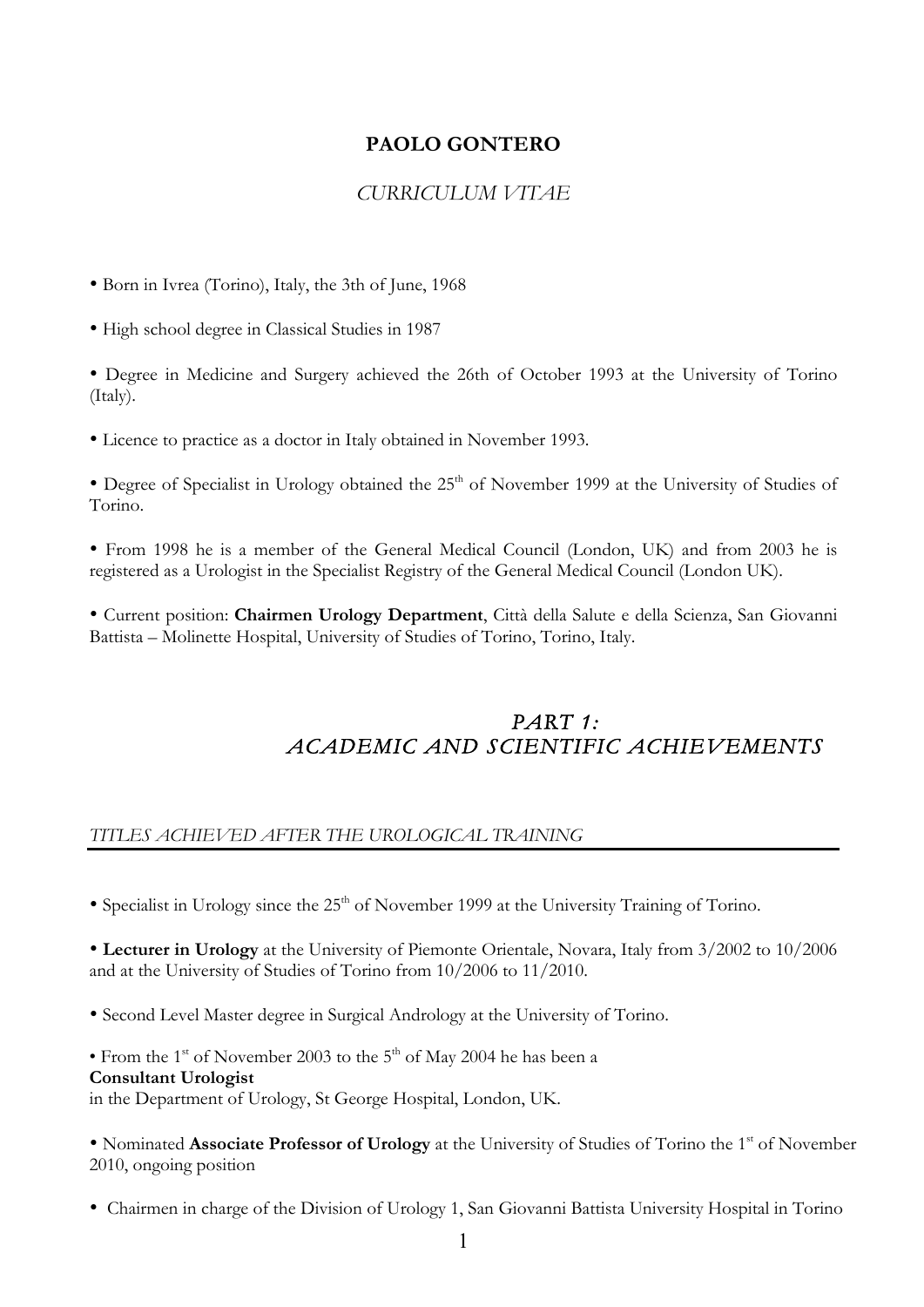from 1<sup>st</sup> of November to 20 of December 2010

• Present working position: **Chairmen** Department of Urology, Department of Surgical Sciences, Città della Salute e della Scienza, San Giovanni Battista University Hospital, University of Studies of Torino, Torino, Italy

- **Director** of Second Degree **Master in Urology Oncology** at the University of Studies of Torino
- **Scientific Director of the "Torino Prostate Project"**
- **Chairmen of the Course on "Small renal masses" at the European School of Urology**
- Member of the European Association of Urology Guidelines on NMIBC and UTUC
- Chairmen 2017 ICUD on Bladder Cancer for the Societè International de Urologie

## *TRAINING AND POSITIONS IN FOREIN COUNTRIES*

6-8/1996 "Clinical Fellowship" at the Department of Urology, Tampere University Hospital, Finland (Prof. T. Tammela).

1/98 – 3/99 "Research Registrar" and "Specialist Registrar" in Urology at King's College Hospital, London.

- 8/99 10/99 "Specialist Registrar" in Urology at Medway Maritime Hospital, Kent, UK
- 1/2000 4/2000 Staff Grade at the Department of Urology, Medway Maritime Hospital, Kent, UK
- 28/8/2001 12/9/2001 Staff Grade at the Department of Urology, Medway Maritime Hospital, Kent, UK
- $1/9/2002 18/9/2002$  Staff Grade in Urology at the Department of Urology, Medway Maritime Hospital, Kent, UK
- 1/11/2003 05/05/2004 Consultant Urologist, St George Hospital, London, UK
- $1/5 25/5/2006$  Stage on cystectomy and urinary diversions at the Urology Department, University of Mansoura, Egypt.
- 5/8 26/8/2006 Stage on open radical prostatectomy at the Department of Urology, Catholic University of Leuven, Belgium

## *POSITIONS*

 <sup>5/94-11/97</sup> National Communicating Officer for the European Society of Residents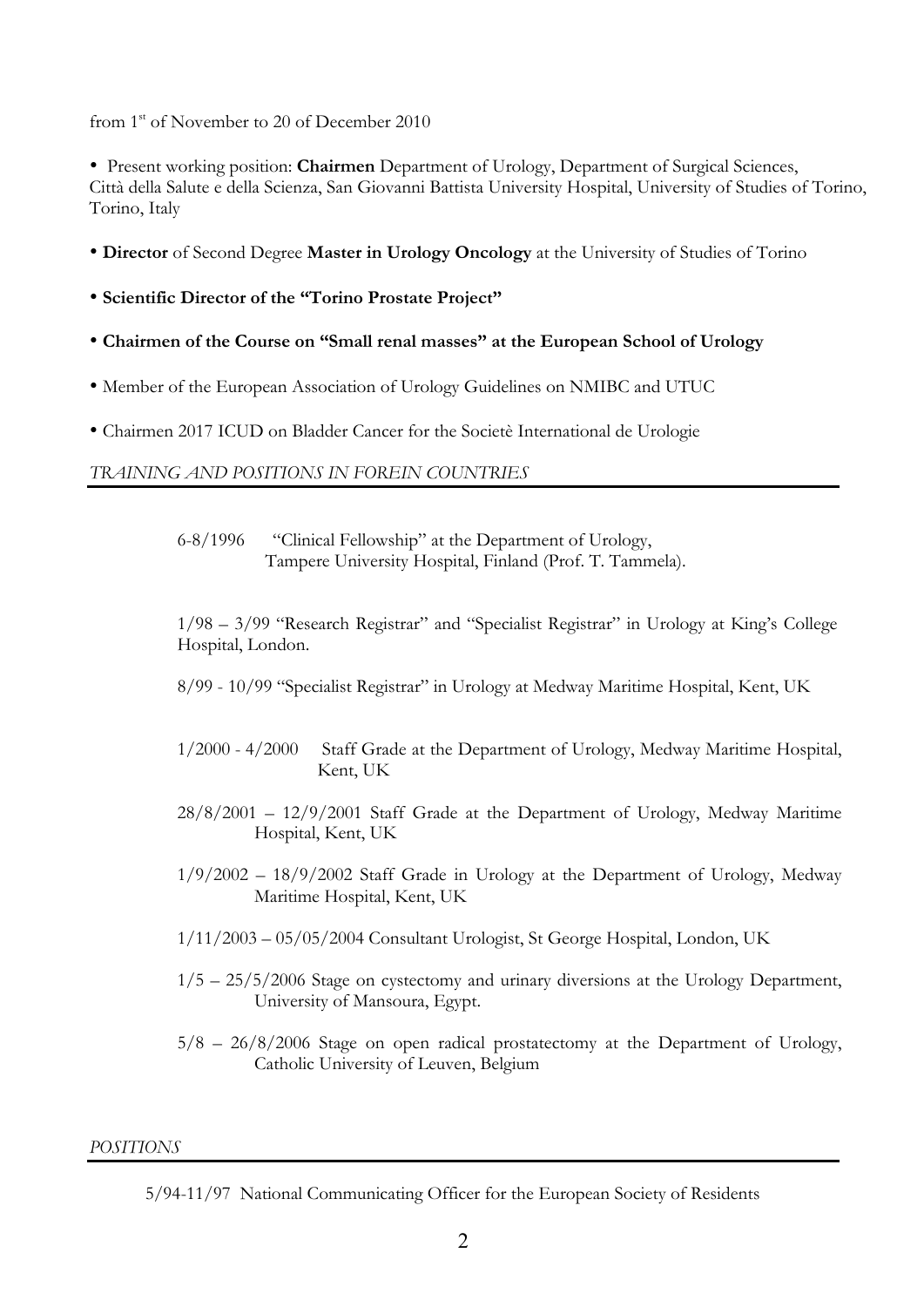in Urology (ESRU, formerly EBUT)

3/98 Member of the Scientific Comity in the Vth International Meeting of the ESRU held during the EAU Congress (Barcelona 21/3/98)

2000 – (ongoing position) Full member of the European Organization of Research and Treatment of Cancer, GU Group (EORTC GU)

2007- 2010 Secretary of the Italian Research Foundation in Urology L.U.N.A

2007 – (ongoing position) Lecturer at the European School of Urology (ESU)

 2010 – 2011 Director of the II° level Course on Urological Rehabilitation, University of Studies of Torino

 2009 - (ongoing position) Director of the II° level Master Degree in Prostate Cancer Oncology for Specialists in Urology, University of Studies of Torino

 2012 – (ongoing position) Chairmen of the Course on "Small renal masse" at the European School of Urology

## *CURRENT TEACHING COMMITMENTS (ITALY)*

• Professor of Urology and course director at the School of Medicine, University of Studies of Torino (Channel B) since 2010 (ongoing position)

• Professor in charge of the B Canal and D Canal for the discipline "Urology" at the School of Nurse Sciences, University of Studies of Torino

• Professor of Urology for the following postgraduate training programmes at the University of Studies of Torino:

- Obstetrics and Gynaecology
- Nephrology
- Medical Oncology
- Urology
- Radiology and Radiotherapy
- Professor at the following second level Master degrees, University of Studies of Torino:
- Prostatic Oncology
- Surgical Andrology
- Laparoscopy
- Theatre Assistant

## *CURRENT AND PREVIOUS TEACHING COMMITTMENTS ABROAD*

Lecturer at the School of Medicine, King's College Hospital, London, UK between 2/1998 – 3/1999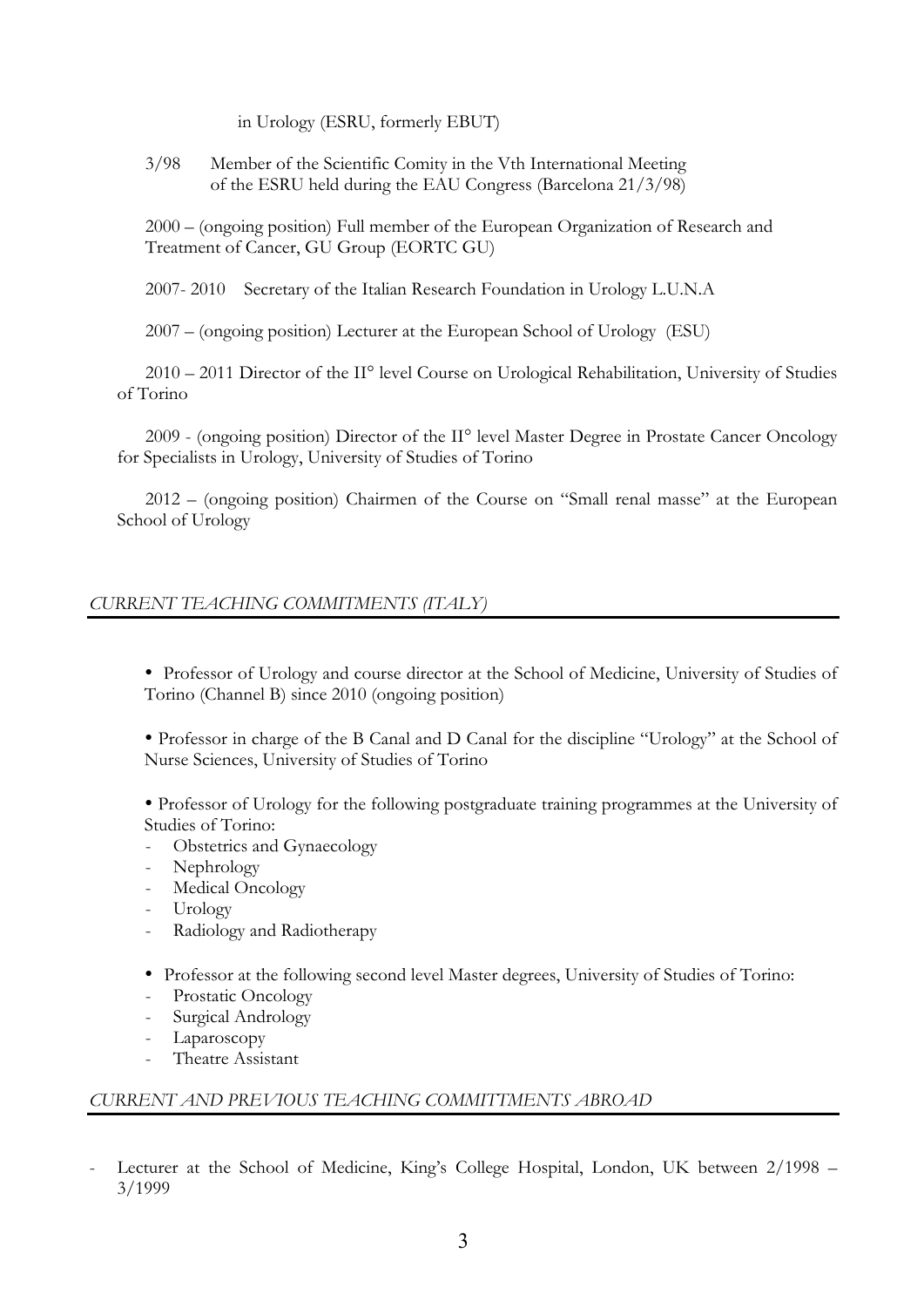- Lecturer at the School of Medicine, St George Hospital, London, UK, from 10/2003 to 5/2004 (as a Consultant Urologist)
- **Lecturer at the European School of Urology** from 2007 (ongoing position) and Chairmen of the ESU course on "Small renal masses" from 2012 (ongoing position)

## *REVIEWER ACTIVITY*

- Member of the Editorial Committee of the following Journals:
	- Archivio Espanol de Urologia
	- Archivio Italiano di Urologia e Andrologia
	- Minerva Urologica e Nefrologica
	- Urologia (former Deputy Editor)
- Reviewer of the following International Journals:
	- European Urology
	- Journal of Sexual Medicine
	- British Journal of Urology Int
	- Journal of Urology
	- Prostate Cancer and Prostatic Diseases
	- European Journal of Cancer
	- Awarded as "Best reviewer 2016" by the Journal Urology

## *PUBLISHED PAPERS*

**Authors or co-author of more than 250 papers:**

- **- 171 original papers on international peered reviewed journals with impact factor**
- **- 5 "Letters" on international journals**
- **- 11 papers on indexed journals but no impact factor**
- **- 70 papers on journals not indexed and without impact factor**

**Papers with Impact Factor**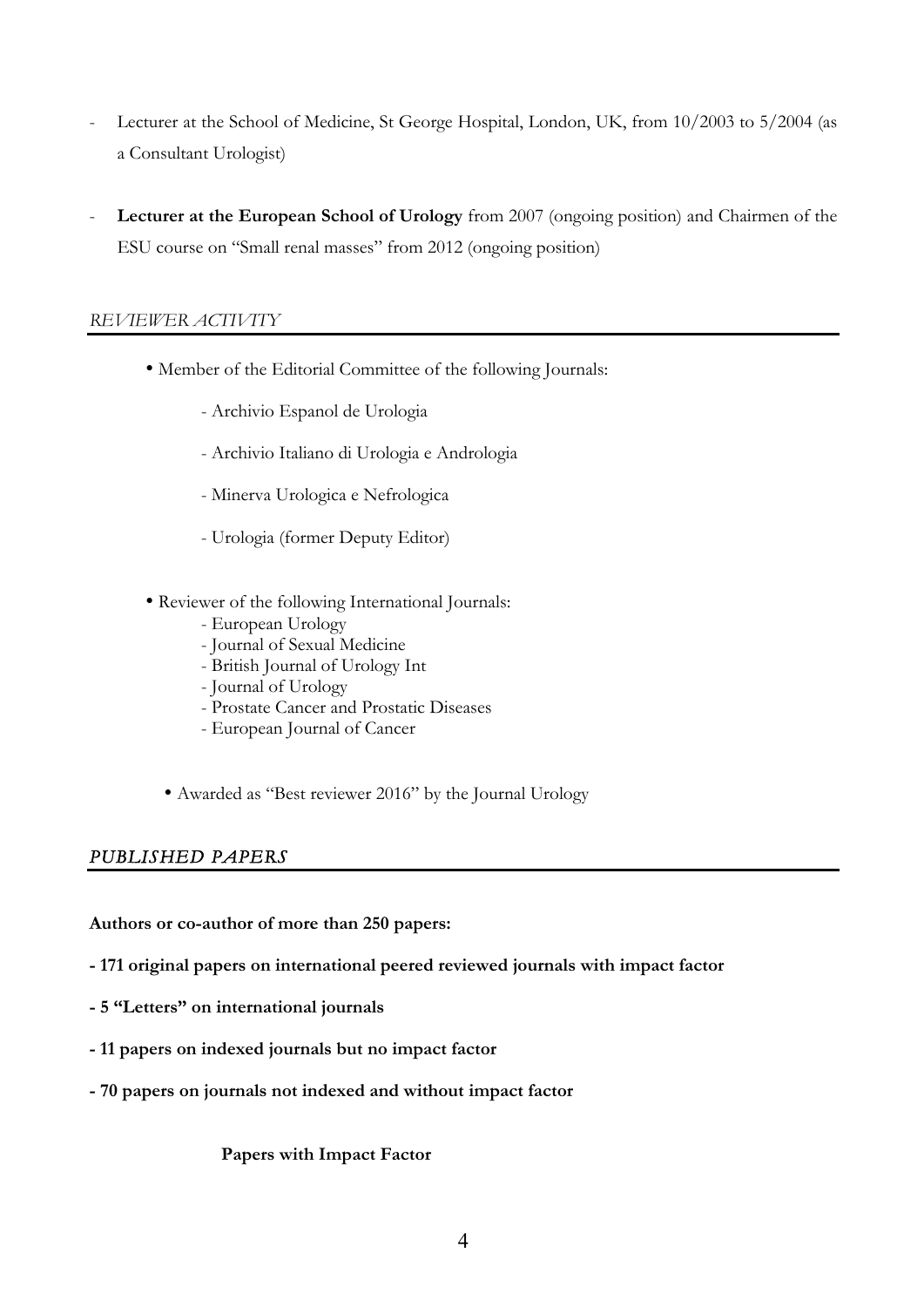173) Witjes JA, **Gontero P**, Dalbagni G, Karnes JR, Shariat S, Joniau S, Palou J, Serretta V, Larré S, Stasi S, Colombo R, Babjuk M, Dalbagni G, Sylvester R. The efficacy of BCG Tice and BCG Connaught in a cohort of 2099 T1G3 non-muscle invasive bladder cancer patients. Urol Oncol, in press **IF 2.92**

172) Oderda M, Joniau S, Palazzetti A, Falcone M, Melloni G, Zattoni F, Karnes RJ, **Gontero P**. Is 11C-choline Positron Emission Tomography/Computed Tomography Accurate to Detect Nodal Relapses of Prostate Cancer After Biochemical Recurrence? A Multicentric Study Based on Pathologic Confirmation from Salvage Lymphadenectomy. Eur Urol Focus, in press.

171) Critelli R, Fasanelli F, Oderda M, Polidoro S, Assumma S, Preto M, **Gontero P**, Cucchiarale C, Lurkin I, Zwarthoff E, Vineis P, Sacerdote C, Matullo G, Naccarati A.

Detection of multiple mutations in urinary exfoliated cells from male bladder cancer patients at diagnosis and during follow-up. Oncotarget Journal, in press **IF 5.008**

170) Mager R, Daneshmand S, Evans CP, Palou J, Martínez-Salamanca JI, Master VA,

McKiernan JM, Libertino JA, Haferkamp A; International Renal Cell

Carcinoma-Venous Thrombus Consortium, Haferkamp A, Capitanio U, Carballido JA,

Chantada V, Chromecki T, Ciancio G, Daneshmand S, Evans CP, **Gontero P**, González J, Hohenfellner M, Huang WC, Koppie TM, Libertino JA, Espinós EL, Lorentz A, Martínez-Salamanca JI, Master VA, McKiernan JM, Montorsi F, Novara G, O'Malley P, Pahernik S, Palou J, Moreno JL, Pruthi RS, Faba OR, Russo P, Scherr DS, Shariat SF, Spahn M, Terrone C, Tilki D, Vázquez-Martul D, Donoso CV, Vergho D, Wallen EM, Zigeuner R. Renal cell carcinoma with inferior vena cava involvement:

Prognostic effect of tumor thrombus consistency on cancer specific survival. J

Surg Oncol. 2016 Aug 26. doi: 10.1002/jso.24395. [Epub ahead of print] **IF 3.15**

169) Falcone M, Timpano M, Ceruti C, Sedigh O, Oderda M, Gillo A, Preto M, Sibona M, Garaffa G, **Gontero P**, Frea B, Rolle L. A Single-center Analysis on the Learning Curve of Male-to-Female Penoscrotal Vaginoplasty by Multiple Surgical Measures. Urology. 2016 Jul 18. pii: S0090- 4295(16)30412-5. doi: 10.1016/j.urology.2016.07.012. [Epub ahead of print] PubMed PMID: 27443465.  **IF 2.18**

168) Turinetto V, Pardini B, Allione A, Fiorito G, Viberti C, Guarrera S, Russo A, Anglesio S, Ruo Redda MG, Casetta G, Cucchiarale G, Destefanis P, Oderda M, **Gontero P**, Rolle L, Frea B, Vineis P, Sacerdote C, Giachino C, Matullo G. H2AX phosphorylation level in peripheral blood mononuclear cells as an event-free survival predictor for bladder cancer. Mol Carcinog. 2015 Nov 19. doi: 10.1002/mc.22431. [Epub ahead of print] PubMed PMID: 27439749. **IF 4.72**

167) Marra G, **Gontero P**, Valerio M. Changing the prostate cancer management pathway: why Focal Therapy is a step forward. Arch Esp Urol. 2016 Jul;69(6):271-280. PubMed PMID: 27416630.

**IF 0.307**

166) Morgia G, Russo GI, Tubaro A, Bortolus R, Randone D, Gabriele P, Trippa F, Zattoni F, Porena M, Mirone V, Serni S, Del Nero A, Lay G, Ricardi U, Rocco F, Terrone C, Pagliarulo A, Ludovico G, Vespasiani G, Brausi M, Simeone C, Novella G, Carmignani G, Leonardi R, Pinnarò P, De Paula U, Corvò R, Tenaglia R, Siracusano S, Mantini G, Gontero P, Savoca G, Ficarra V; L. U. N. A. Foundation, and Società Italiana d'Urologia. Prevalence of Cardiovascular Disease and Osteoporosis During Androgen Deprivation Therapy Prescription Discordant to EAU Guidelines: Results From a Multicenter, Cross-sectional Analysis From the CHOsIng Treatment for Prostate canCEr (CHOICE)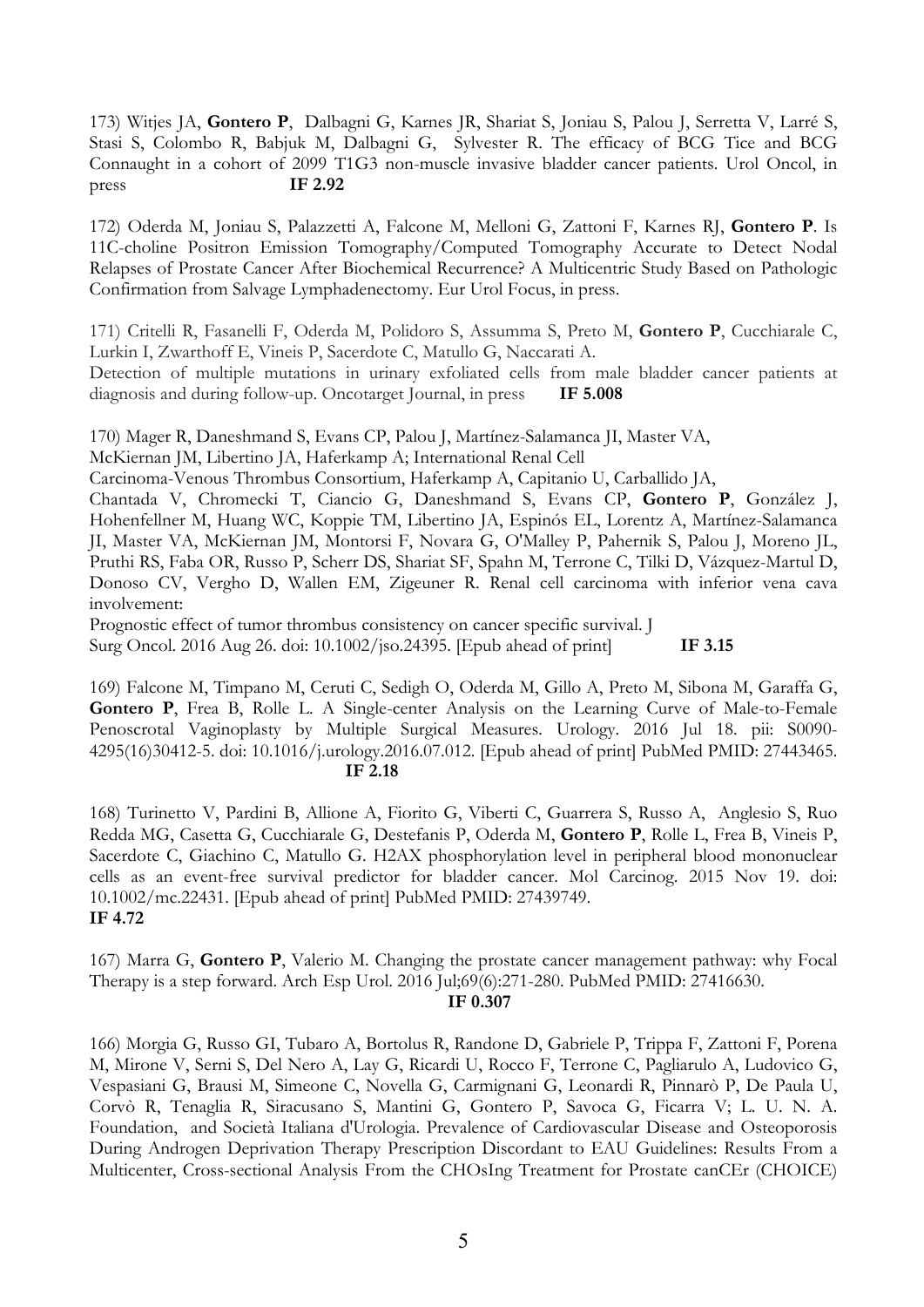Study. Urology. 2016 Jul 8. pii: S0090-4295(16)30315-6. doi: 10.1016/j.urology.2016.06.024. [Epub ahead of print] PubMed PMID: 27402374.

#### **IF 2.18**

165) Volante M, Tota D, Giorcelli J, Bollito E, Napoli F, Vatrano S, Buttigliero C, Molinaro L, **Gontero P**, Porpiglia F, Tucci M, Papotti M, Berruti A, Rapa I. Androgen deprivation modulates gene expression profile along prostate cancer progression. Hum Pathol. 2016 Jun 21. pii: S0046- 8177(16)30119-8. doi: 10.1016/j.humpath.2016.06.004. [Epub ahead of print] PubMed PMID: 27342909. **IF 2.79**  164) Oderda M, Faletti R, Battisti G, Dalmasso E, Falcone M, Marra G, Palazzetti A,Zitella A, Bergamasco L, Gandini G, **Gontero P**. Prostate Cancer Detection Rate with Koelis Fusion Biopsies versus Cognitive Biopsies: A Comparative Study. Urol Int. 2016 Jun 4. [Epub ahead of print] PubMed PMID: 27256369. **IF 1.31**

163) Faletti R, Battisti G, Discalzi A, Grognardi ML, Martinello S, Oderda M, Gontero P, Bergamasco L, Cassinis MC, Fonio P. Can DW-MRI, with its ADC values, be a reliable predictor of biopsy outcome in patients with suspected prostate cancer? Abdom Radiol (NY). 2016 May;41(5):926-33. doi: 10.1007/s00261-015-0574-x. PubMed PMID: 27193791.

#### **IF 2.18**

162) Sivaraman A, Ordaz Jurado G, Cathelineau X, Barret E, Dell'Oglio P, Joniau S, Bianchi M, Briganti A, Spahn M, Bastian P, Chun J, Chlosta P, Gontero P, Graefen M, Jeffrey Karnes R, Marchioro G, Tombal B, Tosco L, van der Poel HH,Sanchez-Salas R.Older patients with low Charlson score and high-risk prostatecancer benefit from radical prostatectomy. World J Urol. 2016 Feb 20. [Epub ahead of print] PubMed PMID: 26897499.

#### **IF 2.39**

161) Sylvester R, Gontero P, Oddens J. Reply to Stephen B. Williams and Ashish M. Kamat's Letter to the Editor re: Samantha Cambier, Richard J. Sylvester, Laurence Collette, et al. EORTC Nomograms and Risk Groups for Predicting Recurrence, Progression, and Disease-specific and Overall Survival in Non-Muscle-invasive Stage Ta-T1 Urothelial Bladder Cancer Patients Treated with 1-3 Years of Maintenance Bacillus Calmette-Guérin. Eur Urol 2016;69:60-9. Eur Urol. 2016 Feb 10. pii: S0302- 2838(16)00175-5. doi: 10.1016/j.eururo.2016.01.055. [Epub ahead of print] PubMed PMID: 26874805. **IF 14.9**

160) Soria F, Allasia M, Oderda M, Gontero P. Hyperthermia for non-muscle invasive bladder cancer. Expert Rev Anticancer Ther. 2016 Mar;16(3):313-21. doi: 10.1586/14737140.2016.1135743. Epub 2016 Jan 21. PubMed PMID: 26713510.

#### **IF 2.09**

159) Dell׳Oglio P, Karnes RJ, Joniau S, Spahn M, Gontero P, Tosco L, Fossati N, Kneitz B, Chlosta P, Graefen M, Marchioro G, Bianchi M, Sanchez-Salas R, Karakiewicz PI, Poppel HV, Montorsi F, Briganti A; European Multicenter Prostate Cancer Clinical and Translational Research Group (EMPaCT). Very long-term survival patterns of young patients treated with radical prostatectomy for high-risk prostate cancer. Urol Oncol. 2015 Dec 16. pii: S1078-1439(15)00570-0. doi: 10.1016/j.urolonc.2015.11.018. [Epub ahead of print] PubMed PMID: 26706120.

#### **IF 2.92**

158) Grange C, Tapparo M, Tritta S, Deregibus MC, Battaglia A, Gontero P, Frea B, Camussi G. Role of HLA-G and extracellular vesicles in renal cancer stem cell-induced inhibition of dendritic cell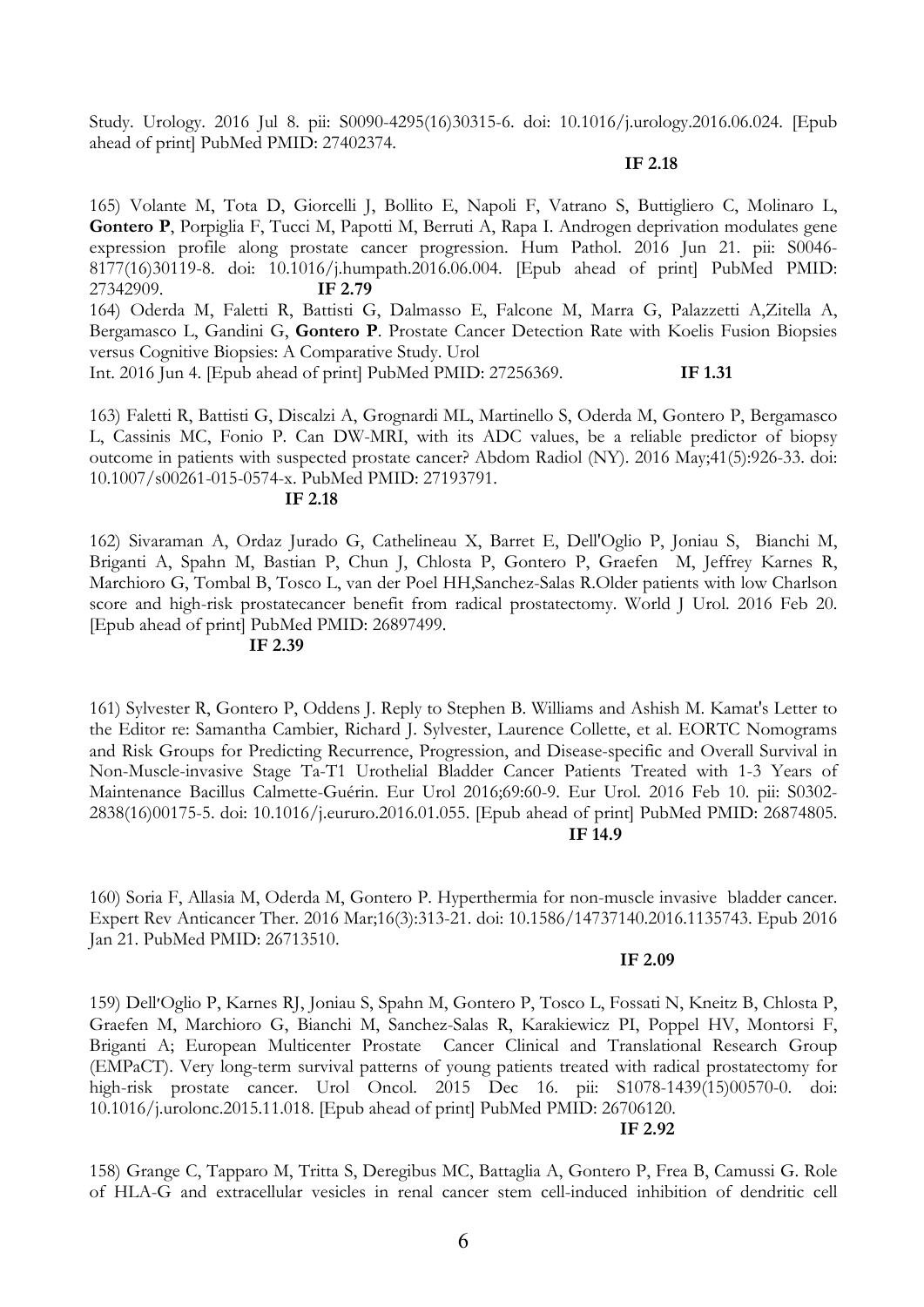## differentiation. BMC Cancer. 2015 Dec 24;15(1):1009. doi: 10.1186/s12885-015-2025-z. PubMed PMID: 26704308; PubMed Central PMCID: PMC4690241.

#### **IF 3.26**

157) Rolle L, Falcone M, Ceruti C, Timpano M, Sedigh O, Ralph DJ, Kuehhas F, Oderda M, Preto M, Sibona M, Gillo A, Garaffa G, Gontero P, Frea B. A prospective multicentric international study on the surgical outcomes and patients' satisfaction rates of the 'sliding' technique for end-stage Peyronie's disease with severe shortening of the penis and erectile dysfunction. BJU Int. 2015 Dec 21. doi: 10.1111/bju.13371. [Epub ahead of print] PubMed PMID: 26688436.

#### **IF 4.38**

156) Oderda M, Maletta F, Palazzetti A, Faletti R, Falcone M, Marra G, Galliano D, Davico Bonino L, Gontero P. Tubulocystic renal cell carcinoma disguised as a renal cyst. Minerva Urol Nefrol. 2015 Dec 18. [Epub ahead of print] PubMed PMID: 26684179.

## **IF 0.53**

155) Palazzetti A, Oderda M, Falcone M, Cassenti A, Delsedime L, Frea B, Pacchioni D, Gontero P. Osteoclast-Like Giant Cell Carcinoma Hidden by a Bladder Stone in a Patient With Neurogenic Bladder. Clin Genitourin Cancer. 2016 Feb;14(1):e127-30. doi: 10.1016/j.clgc.2015.10.004. Epub 2015 Oct 20. PubMed PMID: 26520428. **IF 2.55**

154) **Gontero P**, Sylvester R, Pisano F, Joniau S, Oderda M, Serretta V, Larré S, Di Stasi S, Van Rhijn B, Witjes AJ, Grotenhuis AJ, Colombo R, Briganti A, Babjuk M, Soukup V, Malmström PU, Irani J, Malats N, Baniel J, Mano R, Cai T, Cha EK, Ardelt P, Vakarakis J, Bartoletti R, Dalbagni G, Shariat SF, Xylinas E, Karnes RJ, Palou J. The impact of re-transurethral resection on clinical outcomes in a large multicentre cohort of patients with T1 high-grade/Grade 3 bladder cancer treated with bacille Calmette-Guérin. BJU Int. 2015 Oct 15. doi: 10.1111/bju.13354. [Epub ahead of print] PubMed PMID: 26469362. **IF 4.38**

153) Morgia G, Russo GI, Tubaro A, Bortolus R, Randone D, Gabriele P, Trippa F, Zattoni F, Porena M, Mirone V, Serni S, Del Nero A, Lay G, Ricardi U, Rocco F, Terrone C, Pagliarulo A, Ludovico G, Vespasiani G, Brausi M, Simeone C, Novella G, Carmignani G, Leonardi R, Pinnarò P, De Paula U, Corvò R, Tenaglia R, Siracusano S, 152) Mantini G, **Gontero P,** Savoca G, Ficarra V; (Members of the LUNA Foundation, Società Italiana d'Urologia). Patterns of prescription and adherence to European Association of Urology guidelines on androgen deprivation therapy in prostate cancer: an Italian multicentre cross-sectional analysis from the Choosing Treatment for Prostate Cancer (CHOICE) study. BJU Int. 2015 Aug 31. doi: 10.1111/bju.13307. [Epub ahead of print] PubMed PMID: 26332130.  **IF 4.38**

151) Sedigh O, Falcone M, Ceruti C, Timpano M, Preto M, Oderda M, Kuehhas F, Sibona M, Gillo A, Gontero P, Rolle L, Frea B. Sexual function after surgical treatment for penile cancer: Which organ-sparing approach gives the best results? Can Urol Assoc J. 2015 Jul-Aug;9(7-8):E423-7. doi: 10.5489/cuaj.2801. PubMed PMID: 26279710.

#### **IF 0.86**

150) Pisano F, Falcone M, Abbona A, Oderda M, Soria F, Peraldo F, Marson F, Barale M, Fiorito C, Gurioli A, Frea B, **Gontero P**. The importance of psychosexual counselling in the re-establishment of organic and erotic functions after penile prosthesis implantation. Int J Impot Res. 2015 Aug 13. doi: 10.1038/ijir.2015.17. [Epub ahead of print] PubMed PMID: 26268774. **IF 1.39**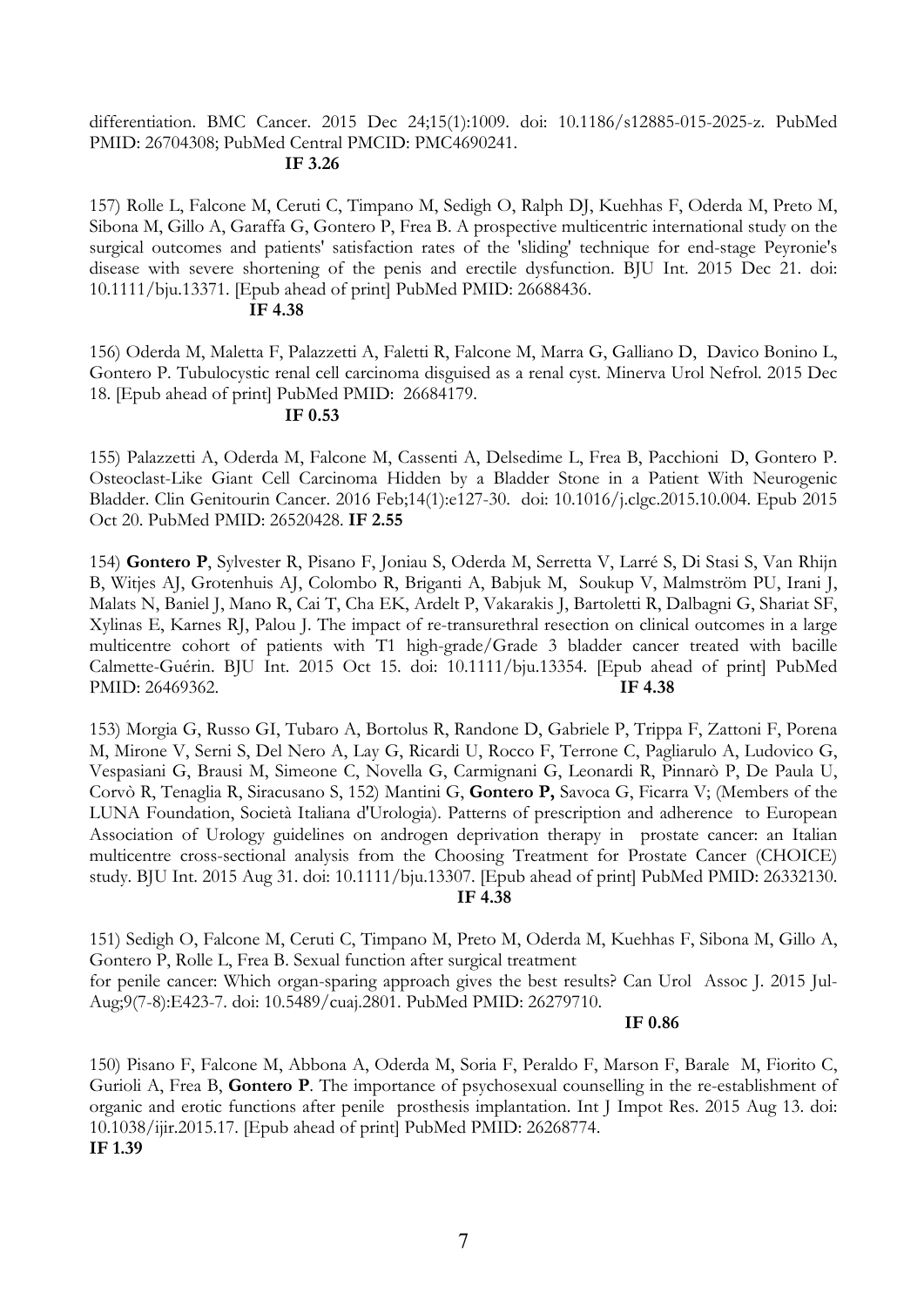149) Cambier S, Sylvester RJ, Collette L, **Gontero P**, Brausi MA, van Andel G, Kirkels WJ, Silva FC, Oosterlinck W, Prescott S, Kirkali Z, Powell PH, de Reijke TM, Turkeri L, Collette S, Oddens J. EORTC Nomograms and Risk Groups for Predicting Recurrence, Progression, and Disease-specific and Overall Survival in Non-Muscle-invasive Stage Ta-T1 Urothelial Bladder Cancer Patients Treated with 1-3 Years of Maintenance Bacillus Calmette-Guérin. Eur Urol. 2015 Jul 22. pii: S0302- 2838(15)00556-4. doi: 10.1016/j.eururo.2015.06.045. [Epub ahead of print] PubMed PMID: 26210894. **IF 14.9**

148) Marra G, Sturch P, Oderda M, Tabatabaei S, Muir G, **Gontero P.** Systematic review of lower urinary tract symptoms/benign prostatic hyperplasia surgical treatments on men's ejaculatory function: Time for a bespoke approach? Int J Urol. 2015 Jul 14. doi: 10.1111/iju.12866. [Epub ahead of print] PubMed PMID: 26177667. **IF 1.87**

147) Khadjavi A, Mannu F, Destefanis P, Sacerdote C, Battaglia A, Allasia M, Fontana D, Frea B, Polidoro S, Fiorito G, Matullo G, Pantaleo A, Notarpietro A, Prato M, Castagno F, Vineis P, **Gontero P**, Giribaldi G, Turrini F. Early diagnosis of bladder cancer through the detection of urinary tyrosinephosphorylated proteins. Br J Cancer. 2015 Jul 28;113(3):469-75. doi: 10.1038/bjc.2015.232. Epub 2015 Jun 30. PubMed PMID: 26125446; PubMed Central PMCID: PMC4522638. **IF 5.56**

146) Barale M, Oderda M, Faletti R, Falcone M, Pisano F, Marra G, Cassenti A, Delsedime L, Pacchioni D, **Gontero P**. The strange case of a hematocele mistaken for a neoplastic scrotal mass. Can Urol Assoc J. 2015 Mar-Apr;9(3-4):E217-9. doi: 10.5489/cuaj.2630. PubMed PMID: 26085884; PubMed Central PMCID: PMC4455644.

## **IF 0.86**

145) Soria F, Milla P, Fiorito C, Pisano F, Sogni F, Di Marco M, Pagliarulo V, Dosio F, **Gontero P**. Efficacy and safety of a new device for intravesical thermochemotherapy in non-grade 3 BCG recurrent NMIBC: a phase I-II study. World J Urol. 2015 May 31. [Epub ahead of print] PubMed PMID: 26026818. **IF 2.39** 

144) **Gontero P**, Marra G, Soria F, Oderda M, Zitella A, Baratta F, Chiorino G, Gregnanin I, Daniele L, Cattel L, Frea B, Brusa P. A randomized double-blind placebo controlled phase I-II study on clinical and molecular effects of dietary supplements in men with precancerous prostatic lesions. Chemoprevention or "chemopromotion"? Prostate. 2015 Aug;75(11):1177-86. doi: 10.1002/pros.22999. Epub 2015 Apr 20. PubMed PMID: 25893930.

## **IF 3.77**

143) Nguyen HG, Tilki D, Dall'Era MA, Durbin-Johnson B, Carballido JA, Chandrasekar T, Chromecki T, Ciancio G, Daneshmand S, **Gontero P**, Gonzalez J, Haferkamp A, Hohenfellner M, Huang WC, Linares Espinós E, Mandel P, Martinez-Salamanca JI, Master VA, McKiernan JM, Montorsi F, Novara G, Pahernik S, Palou J, Pruthi RS, Rodriguez-Faba O, Russo P, Scherr DS, Shariat SF, Spahn M, Terrone C, Vergho D, Wallen EM, Xylinas E, Zigeuner R, Libertino JA, Evans CP. Cardiopulmonary Bypass has No Significant Impact on Survival in Patients Undergoing Nephrectomy and Level III-IV Inferior Vena Cava Thrombectomy: Multi-Institutional Analysis. J Urol. 2015 Aug;194(2):304-9. doi: 10.1016/j.juro.2015.02.2948. Epub 2015 Mar 19. PubMed PMID: 25797392.

## **IF 4.7**

142) Timpano M, Falcone M, Kuehhas F, Ceruti C, Sedigh O, Oderda M, Gontero P, Frea B, Rolle L. Surgical management of hypogonadic patients with hypotrophic testicles and small penis: a novel, combined technique with an infrapubic approach. Asian J Androl. 2015 Mar 10. doi: 10.4103/1008-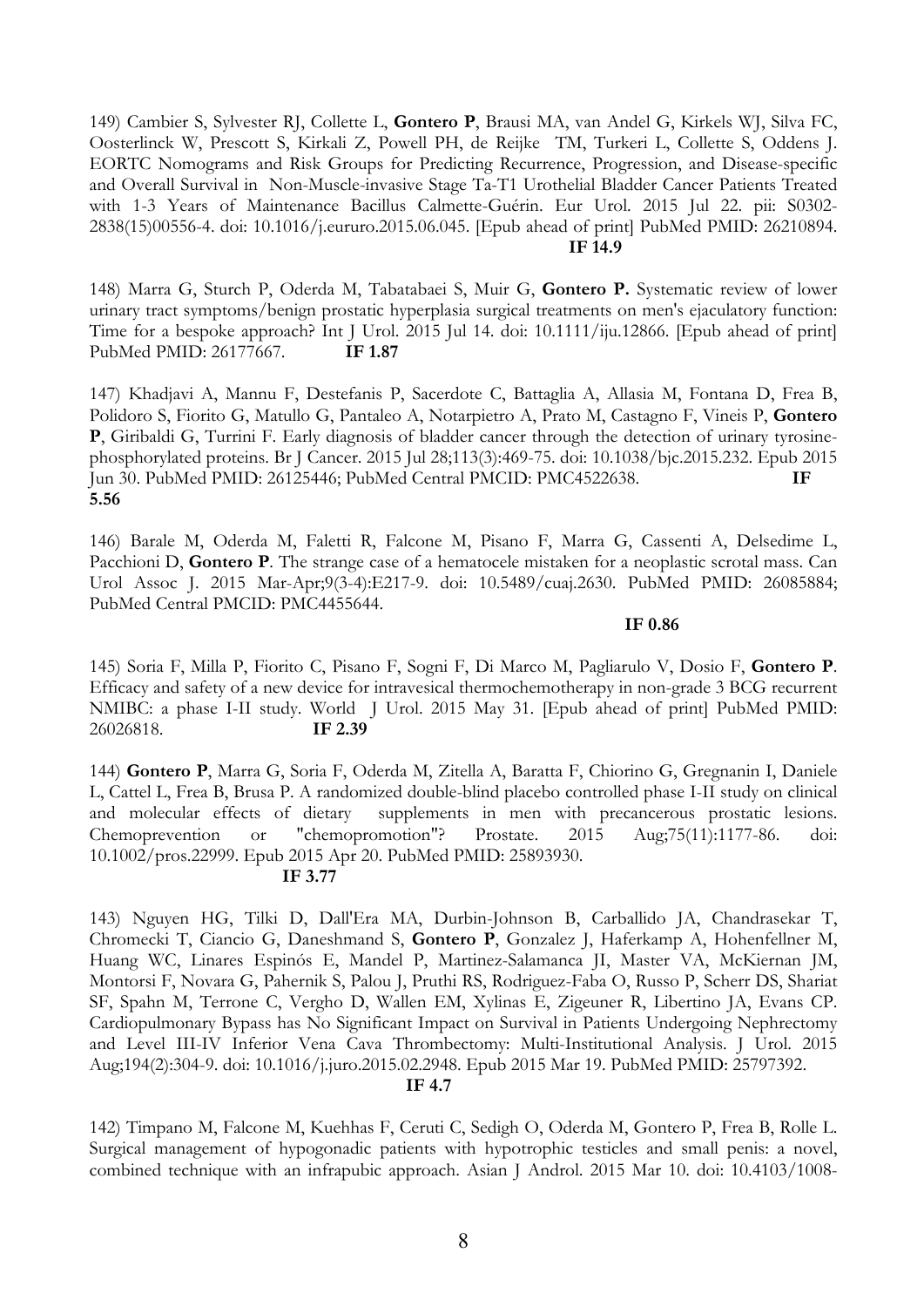## 682X.145431. [Epub ahead of print] PubMed PMID: 25761832.  **IF 2.64**

141) Briganti A, Karnes RJ, Gandaglia G, Spahn M, Gontero P, Tosco L, Kneitz B, Chun FK, Zaffuto E, Sun M, Graefen M, Marchioro G, Frohneberg D, Giona S, Karakiewicz PI, Van Poppel H, Montorsi F, Joniau S; on behalf of the European Multicenter Prostate Cancer Clinical and Translational Research Group (EMPaCT). Natural history of surgically treated high-risk prostate cancer. Urol Oncol. 2015 Feb 6. pii: S1078-1439(14)00439-6. **IF 2.92**

140) Moltzahn F, Karnes J, Gontero P, Kneitz B, Tombal B, Bader P, Briganti A, Montorsi F, Van Poppel H, Joniau S, Spahn M. Predicting prostate cancer-specific outcome after radical prostatectomy among men with very high-risk cT3b/4 PCa: a multi-institutional outcome study of 266 patients. Prostate Cancer Prostatic Dis. 2015 Mar;18(1):31-7.

#### **IF 3.80**

139) Crobeddu E, Garbossa D, Pilloni G, Bozzaro M, Berjano P, Gontero P, Fiorito C, Panciani PP, Spena G, Zenga F, Tartara F, Fontanella M, Ducati A. Management of vascular and ureteral complications after lumbar discectomy. J Neurosurg Sci. 2014 Jun;58 (2 Suppl 1):107-12.

#### **IF 1.39**

138) Cai T, Pisano F, Magri V, Verze P, Mondaini N, D'Elia C, Malossini G, Mazzoli S, Perletti G, Gontero P, Mirone V, Bartoletti R. Chlamydia trachomatis infection is related to premature ejaculation in chronic prostatitis patients: results from a cross-sectional study. J Sex Med 2014 Dec;11(12):3085-92. **IF 3.15**

137) Cai T, Tiscione D, Verze P, Pomara G, Racioppi M, Nesi G, Barbareschi M, Brausi M, Gacci M, Luciani LG, Liguori G, Gontero P, Campodonico F, Simonato A, Boddi V, Di Stasi SM, Colombo R, Serretta V, Carmignani G, Malossini G, Altieri V, Carini M, Terrone C, Bassi P, Montorsi F, Ficarra V, Selli C, Mirone V, Bartoletti R. Concordance and clinical significance of uncommon variants of bladder urothelial carcinoma in transurethral resection and radical cystectomy specimens. Urology 2014;84(5):1141-6. **IF 2.18**

136) Russo A, Modica F, Guarrera S, Fiorito G, Pardini B, Viberti C, Allione A, Critelli R, Bosio A, Casetta G, Cucchiarale G, Destefanis P, Gontero P, Rolle L, Zitella A, Fontana D, Frea B, Vineis P, Sacerdote C, Matullo G. Shorter leukocyte telomere length is independently associated with poor survival in patients with bladder cancer. Cancer Epidemiol Biomarkers Prev. 2014 Nov;23(11):2439-46. **IF 3.62**

135) Racioppi M, Salmaso L, Brombin C, Arboretti R, D'Agostino D, Colombo R, Serretta V, Brausi M, Casetta G, Gontero P, Hurle R, Tenaglia R, Altieri V, Bartoletti R, Maffezzini M, Siracusano S, Morgia G, Bassi PF. The Clinical Use of Statistical Permutation Test Methodology: A Tool for Identifying Predictive Variables of Outcome. Urol Int. 2015;94(3):262-9.

#### **IF 1.31**

134) Tilki D, Hu B, Nguyen HG, Dall'Era MA, Bertini R, Carballido JA, Chandrasekar T, Chromecki T, Ciancio G, Daneshmand S, **Gontero P**, Gonzalez J, Haferkamp A, Hohenfellner M, Huang WC, Koppie TM, Linares E, Lorentz CA, Mandel P, Martinez-Salamanca JI, Master VA, Matloob R, McKiernan JM, Mlynarczyk CM, Montorsi F, Novara G, Pahernik S, Palou J, Pruthi RS, Ramaswamy K, Rodriguez Faba O, Russo P, Shariat SF, Spahn M, Terrone C, Thieu W, Vergho D, Wallen EM, Xylinas E, Zigeuner R, Libertino JA, Evans CP. Impact of synchronous metastasis distribution on cancer specific survival in renal cell carcinoma after radical nephrectomy with tumor thrombectomy. J Urol. 2015 Feb;193(2):436-42. **IF 4.7**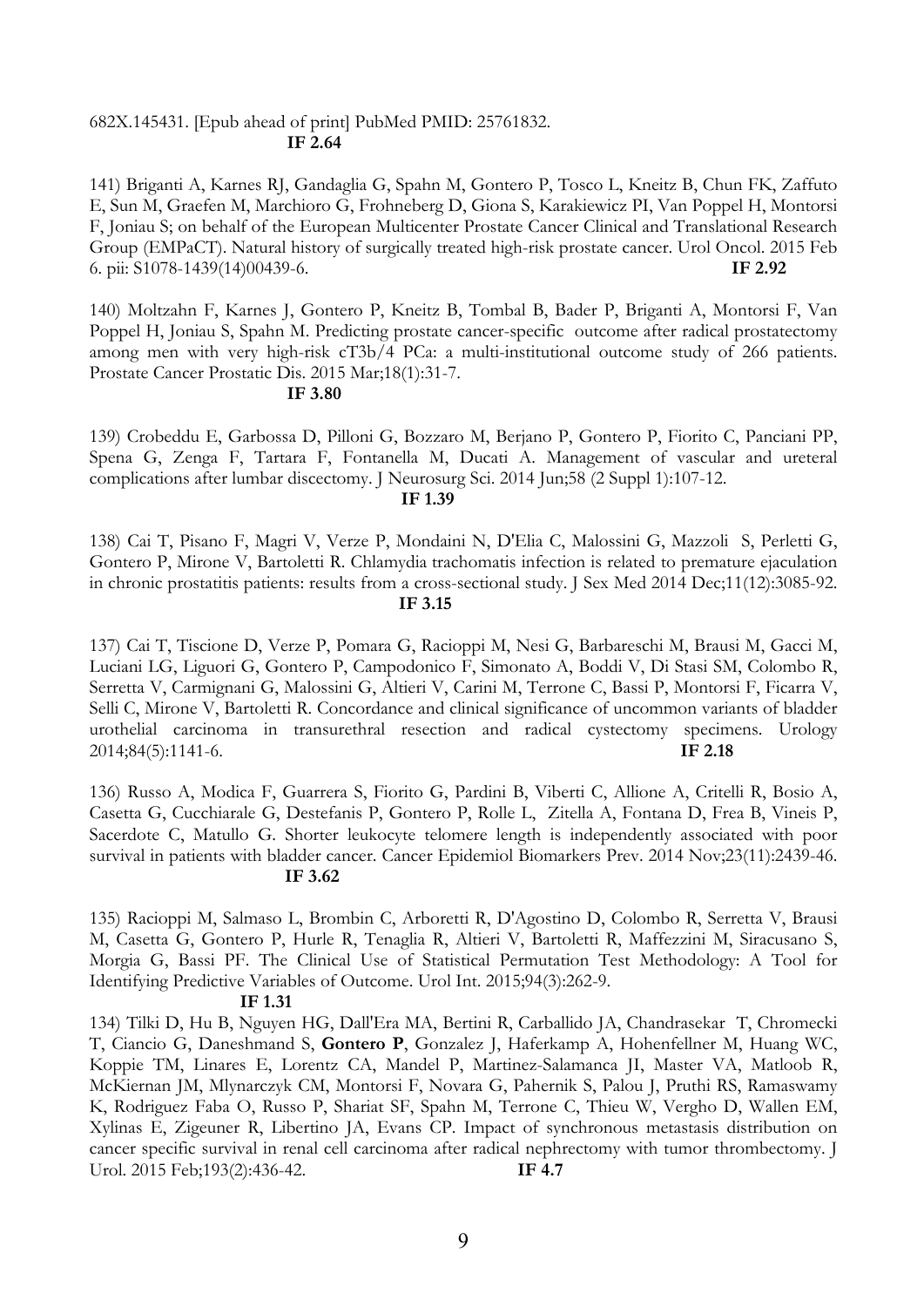133) **Gontero P**, Sylvester R, Pisano F, Joniau S, Vander Eeckt K, Serretta V, Larré S, Di Stasi S, Van Rhijn B, Witjes AJ, Grotenhuis AJ, Kiemeney LA, Colombo R, Briganti A, Babjuk M, Malmström PU, Oderda M, Irani J, Malats N, Baniel J, Mano R, Cai T, Cha EK, Ardelt P, Varkarakis J, Bartoletti R, Spahn M, Johansson R, Frea B, Soukup V, Xylinas E, Dalbagni G, Karnes RJ, Shariat SF, Palou J. Prognostic factors and risk groups in T1G3 non-muscle-invasive bladder cancer patients initially treated with Bacillus Calmette-Guérin: results of a retrospective multicenter study of 2451 patients. Eur Urol. 2015 Jan;67(1):74-82. **IF 14.97**

132) Witjes JA, Babjuk M, Gontero P, Jacqmin D, Karl A, Kruck S, Mariappan P, Palou Redorta J, Stenzl A, van Velthoven R, Zaak D. Clinical and Cost Effectiveness of Hexaminolevulinate-guided Blue-light Cystoscopy: Evidence Review and Updated Expert Recommendations. Eur Urol. 2014 Nov; 66(5):863-871. **IF 14.97**

131) Joniau S, Spahn M, Briganti A, Gandaglia G, Tombal B, Tosco L, Marchioro G, Hsu CY, Walz J, Kneitz B, Bader P, Frohneberg D, Tizzani A, Graefen M, van Cangh P, Karnes RJ, Montorsi F, van Poppel H, Gontero P; for the European Multicenter Prostate Cancer Clinical and Translational Research Group (EMPaCT). Pretreatment Tables Predicting Pathologic Stage of Locally Advanced Prostate Cancer. E**ur Urol**. 2014 Mar 21. pii: S0302-2838(14)00249-8. doi: 10.1016/j.eururo.2014.03.013. [Epub ahead of print]  **IF 14.97**

130) Martínez-Salamanca JI, Linares E, González J, Bertini R, Carballido JA, Chromecki T, Ciancio G, Daneshmand S, Evans CP, **Gontero P**, Haferkamp A, Hohenfellner M, Huang WC, Koppie TM, Master VA, Matloob R, McKiernan JM, Mlynarczyk CM, Montorsi F, Nguyen HG, Novara G, Pahernik S, Palou J, Pruthi RS, Ramaswamy K, 129) Faba OR, Russo P, Shariat SF, Spahn M, Terrone C, Tilki D, Vergho D, Wallen EM, Xylinas E, Zigeuner R, Libertino JA. Lessons learned from the International Renal Cell Carcinoma-Venous Thrombus Consortium (IRCC-VTC). Curr Urol Rep. 2014 May;15(5):404. **IF 1.59**

128) D'Amelio P, Roato I, Oderda M, Soria F, Zitella A, Ferracini R, Mengozzi G, **Gontero P**, Isaia GC. DKK-1 in prostate cancer diagnosis and follow up. BMC Clin Pathol. 2014 Mar 21;14(1):11. **IF 2.13**

127) Miano R, De Nunzio C, Kim FJ, Rocco B, **Gontero P**, Vicentini C, Micali S, Oderda M, Masciovecchio S, Asimakopoulos AD. Transperineal versus transrectal prostate biopsy for predicting the final laterality of prostate cancer: are they reliable enough to select patients for focal therapy? Results from a multicenter international study. Int Braz J Urol. 2014 Jan-Feb;40(1):16-22.

## **IF 0.87**

126) Fasolis M, Zavattero E, Sedigh O, **Gontero P**, Preto M, Frea B, Ramieri G. Oral mucosa harvest for urologic reconstruction: role of maxillofacial surgeon and donor-site morbidity evaluation. J Craniofac Surg. 2014 Mar;25(2):604-6. **IF 0.7**

125) Cai T, Gacci M, Mattivi F, Mondaini N, Migno S, Boddi V, Gacci P, Detti B, **Gontero P**, Chiodini S, Mereu L, Tateo S, Mazzoli S, Malossini G, Bartoletti R. Apple consumption is related to better sexual quality of life in young women. Arch Gynecol Obstet. 2014 Jul;290(1):93-8.

 **IF 1.68**

124) Joniau S, Briganti A, **Gontero P**, Gandaglia G, Tosco L, Fieuws S, Tombal B, Marchioro G, Walz J, Kneitz B, Bader P, Frohneberg D, Tizzani A, Graefen M, van Cangh P, Karnes RJ, Montorsi F, Van Poppel H, Spahn M; European Multicenter Prostate Cancer Clinical and Translational Research Group (EMPaCT). Stratification of High-risk Prostate Cancer into Prognostic Categories: A European Multi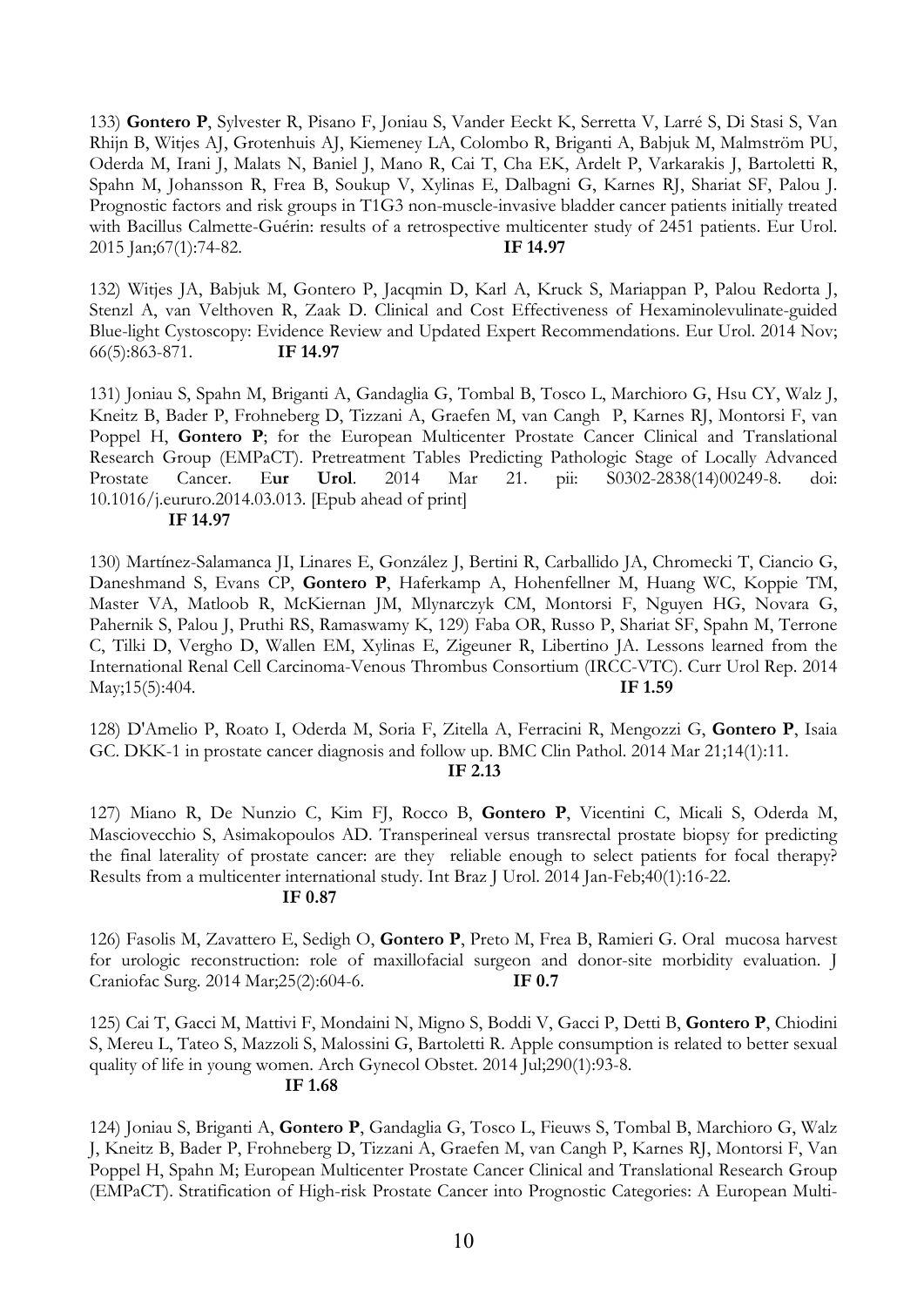institutional Study. Eur Urol. 2015 Jan;67(1):157-64. **IF 14.9**

123) Milla P, Fiorito C, Soria F, Arpicco S, Cattel L, Gontero P. Intravesical thermo-chemotherapy based on conductive heat: a first pharmacokinetic study with mitomycin C in superficial transitional cell carcinoma patients. Cancer Chemother Pharmacol. 2014 Mar;73(3):503-9.

### **IF 2.82**

122) Rolle L, Falcone M, Vighetti S, Ceruti C, Sedigh O, Timpano M, Molo MT, Castelli L, Preto M, Gontero P, Frea B. Does sex reassignment surgery induce cerebral modifications in MTF transsexuals? J Sex Med. 2014 Jan;11(1):312. **IF 2.84**

121) Bertoldo U, **Gontero P**, Varetto G, Garneri P, Castagno C, Oderda M, Soria F, Rispoli P. Renal artery aneurysm treated with laparoscopic nephrectomy, ex vivo repair and autotransplantation. J Cardiovasc Surg (Torino). 2014;55(2):299-301. **IF: 1.63**

120) Muller B, van den Bos W, Brausi M, Cornud F, **Gontero P**, Kirkham A, Pinto P, Polascik TJ, Rastinehad AR, de Reijke T, de la Rosette J, Ukimura O, Villers A, Walz J, Wijkstra H, Marberger M. The Role of Multiparametric Magnetic Resonance Imaging in Focal Therapy for Prostate Cancer: A Delphi Consensus Project. BJU 2014 Nov;114(5):698-707.

#### **IF: 4.38**

119) **Gontero P**, Gillo A, Fiorito C, Oderda M, Pacchioni D, Casetta G, Peraldo F, Zitella A, Tizzani A, Ricceri F. Prognostic Factors of 'High-Grade' Ta Bladder Cancers according to the WHO 2004 Classification: Are These Equivalent to 'High-Risk' Non-Muscle-Invasive Bladder Cancer? Urol Int. 2014;92(2):136-42. **IF: 1.31**

118) Botticella A, Guarneri A, Filippi AR, Levra NG, Munoz F, Ragona R, **Gontero P**, Ricardi U. May non-metastatic clinically localized castration-resistant prostate cancer after primary androgen ablation benefit from salvage prostate radiotherapy? J Cancer Res Clin Oncol. 2013;139(11):1955-60. **IF: 3.14**

117) **Gontero P**, Spahn M, Marchioro G, Karnes JR, Briganti A, Frea B, Ricardi U, van Poppel H, Joniau S. Salvage Radical Prostatectomy in Nonmetastatic Castration-resistant Prostate Cancer Patients Who Received Previous Radiotherapy: A Feasibility Study. Eur Urol. 2014;65(1):254-5. **IF: 14.976**

116) Giribaldi G, Barbero G, Mandili G, Daniele L, Khadjavi A, Notarpietro A, Ulliers D, Prato M, Minero VG, Battaglia A, Allasia M, Bosio A, Sapino A, **Gontero P**, Frea B, Fontana D, Destefanis P. Proteomic identification of Reticulocalbin 1 as potential tumor marker in renal cell carcinoma. J Proteomics. 2013;91:385-92. **IF: 3.86**

115) Brausi M, Oddens J, Sylvester R, Bono A, van de Beek C, van Andel G, **Gontero P**, Turkeri L, Marreaud S, Collette S, Oosterlinck W. Side Effects of Bacillus Calmette-Guérin (BCG) in the Treatment of Intermediate- and High-risk Ta, T1 Papillary Carcinoma of the Bladder: Results of the EORTC Genito-Urinary Cancers Group Randomised Phase 3 Study Comparing One-third Dose with Full Dose and 1 Year with 3 Years of Maintenance BCG. Eur Urol. 2014;65(1):69-76. **IF: 14.976**

114) Tilki D, Nguyen HG, Dall'era MA, Bertini R, Carballido JA, Chromecki T, Ciancio G, Daneshmand S, **Gontero P**, Gonzalez J, Haferkamp A, Hohenfellner M, Huang WC, Koppie TM, Lorentz CA, Mandel P, Martinez-Salamanca JI, Master VA, Matloob R, McKiernan JM, Mlynarczyk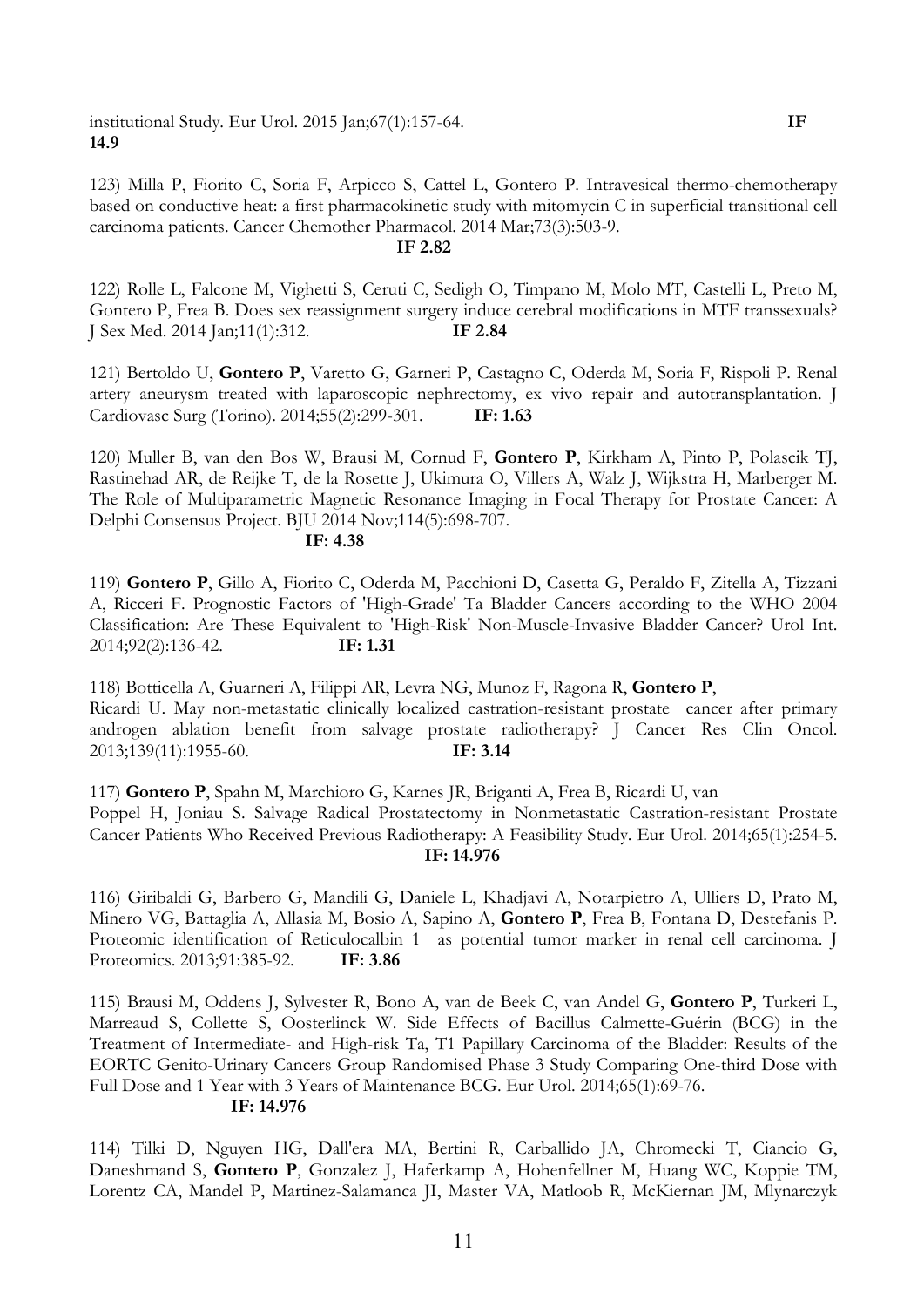CM, Montorsi F, Novara G, Pahernik S, Palou J, Pruthi RS, Ramaswamy K, Rodriguez Faba O, Russo P, Shariat SF, Spahn M, Terrone C, Vergho D, Wallen EM, Xylinas E, Zigeuner R, Libertino JA, Evans CP. Impact of Histologic Subtype on Cancer-specific Survival in Patients with Renal Cell Carcinoma and Tumor Thrombus. Eur Urol. 2013 Jul 10. pii: S0302-2838(13)00663-5. doi: 10.1016/j.eururo.2013.06.048. [Epub ahead of print] **IF: 14.976**

113) Gacci M, Simonato A, Lanciotti M, Ennas M, Varca V, Maffezzini M, Imbimbo C, **Gontero P**, Schiavina R, Carini M, Martorana G, Nicita G, Mirone V, Carmignani G. The impact of prior TURP on radical prostatectomy surgical margins: a multicenter analysis. Urol Int. 2013;91(1):62-8.

## **IF: 1.31**

112) Joniau S, Tosco L, Briganti A, Vanden Broeck T, **Gontero P**, Karnes RJ, Spahn M, Van Poppel H; European Multicenter Prostate Cancer Clinical and Translational research group. Results of surgery for high-risk prostate cancer. Curr Opin Urol. 2013Jul;23(4):342-8.

## **IF: 2.006**

111) Gandaglia G, Briganti A, **Gontero P**, Mondaini N, Novara G, Salonia A, Sciarra A, Montorsi F. The role of chronic prostatic inflammation in the pathogenesis and progression of benign prostatic hyperplasia (BPH). BJU Int. 2013;112(4):432-41.

#### **IF: 4.387**

110) Joniau S, Van der Eeckt K, Briganti A, Gontero P, Van Bruwaene S, Jeffrey Karnes R, Spahn M, Van Poppel H; European Multicenter Prostate Cancer Clinical and Translational research Group (EMPaCT). Current role of surgery for high risk prostate cancer. Arch Esp Urol. 2013;66(3):259-73. **IF: 0.307**

109) Sacerdote C, Guarrera S, Ricceri F, Pardini B, Polidoro S, Allione A, Critelli R, Russo A, Andrew AS, Ye Y, Wu X, Kiemeney LA, Bosio A, Casetta G, Cucchiarale G, Destefanis P, Gontero P, Rolle L, Zitella A, Fontana D, Vineis P, Matullo G. Polymorphisms in the XRCC1 gene modify survival of bladder cancer patients treated with chemotherapy. Int J Cancer. 2013 Oct 15;133(8):2004-9. **IF: 5.53**

108) Guarneri A, Botticella A, Filippi AR, Ruggieri A, Piva C, Munoz F, Ragona R, Gontero P, Ricardi U. Radical radiotherapy in high-risk prostate cancer patients with high or ultra-high initial PSA levels: a single institution analysis. J Cancer Res Clin Oncol. 2013 Jul;139(7):1141-7.

## **IF: 3.14**

107) **Gontero P**, Oderda M, Mehnert A, Gurioli A, Marson F, Lucca I, Rink M, Schmid M, Kluth LA, Pappagallo G, Sogni F, Sanguedolce F, Schiavina R, Martorana G, Shariat SF, Chun F. The impact of intravesical Gemcitabine and 1/3 dose Bacillus Calmette Guerin instillation therapy on the quality of life in non-muscle-invasive bladder cancer patients: results of a prospective, randomized phase II trial. J Urol. 2013 Sep;190(3):857-62.

## **IF: 4.7**

106) Tombal B, Andriole GL, de la Taille A, **Gontero P**, Haese A, Remzi M, Speakman M, Smets L, Stoevelaar H. Clinical judgment versus biomarker prostate cancer gene 3: which is best when determining the need for repeat prostate biopsy? Urology. 2013 May;81(5):998-1004. **IF: 2.18**

105) Brusa D, Simone M, **Gontero P**, Spadi R, Racca P, Micari J, Degiuli M, Carletto S, Tizzani A, Matera L. Circulating immunosuppressive cells of prostate cancerpatients before and after radical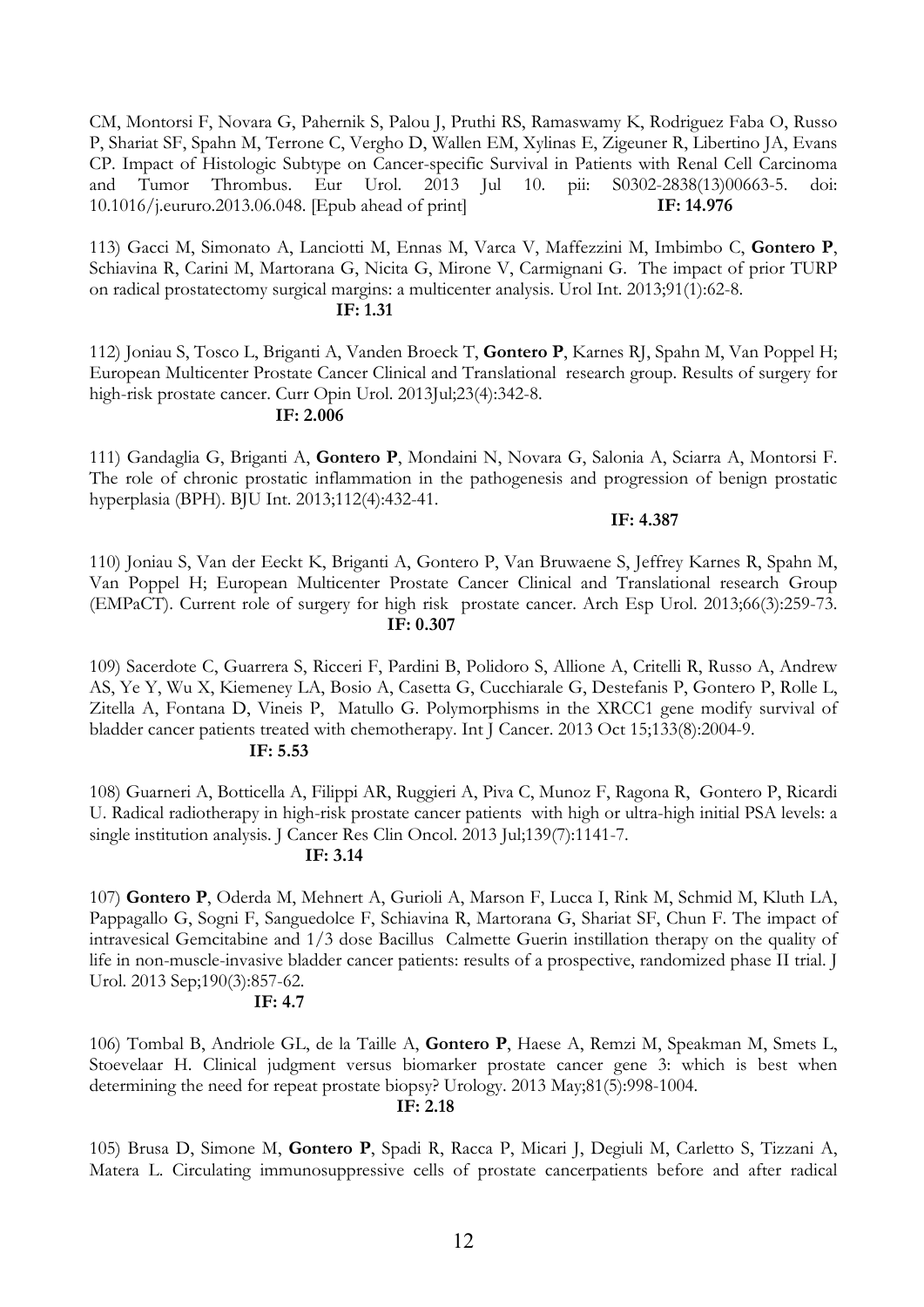## prostatectomy: Profile comparison. Int J Urol. 2013 Oct;20(10):971-8. **IF: 1.87**

104) Kluth LA, Xylinas E, Crivelli JJ, Passoni N, Comploj E, Pycha A, Chrystal J, Sun M, Karakiewicz PI, **Gontero P**, Lotan Y, Chun FK, Fisch M, Scherr DS, Shariat SF. Obesity is associated with worse outcomes in patients with T1 high grade urothelial carcinoma of the bladder. J Urol. 2013 Aug;190(2):480-6. **IF: 4.7**

103) Oderda M, Ricceri F, Pisano F, Fiorito C, Gurioli A, Casetta G, Zitella A, Pacchioni D, **Gontero P**. Prognostic factors including Ki-67 and p53 in Bacillus Calmette-Guérin-treated non-muscle-invasive bladder cancer: a prospective study. Urol Int. 2013;90(2):184-90.

## **IF: 1.31**

102) Kluth LA, Fajkovic H, Xylinas E, Crivelli JJ, Passoni N, Rouprêt M, Becker A,Comploj E, Pycha A, Holmang S, Gupta A, Lotan Y, Karakiewicz PI, **Gontero P**, Chun FK, Fisch M, Scherr DS, Shariat SF. Female gender is associated with higher risk of disease recurrence in patients with primary T1 highgrade urothelial carcinomaof the bladder. World J Urol. 2013 Oct;31(5):1029-36.

## **IF: 2.39**

101) Oddens J, Brausi M, Sylvester R, Bono A, van de Beek C, van Andel G, **Gontero P**, Hoeltl W, Turkeri L, Marreaud S, Collette S, Oosterlinck W. Final Results of an EORTC-GU Cancers Group Randomized Study of Maintenance Bacillus Calmette-Guérin in Intermediate- and High-risk Ta, T1 Papillary Carcinoma of the Urinary Bladder: One-third Dose Versus Full Dose and 1 Year Versus 3 Years of Maintenance. Eur Urol. 2013 Mar;63(3):462-72 **IF: 14.97**

100) **Gontero P**, Joniau S, Oderda M, Ruutu M, Van Poppel H, Laguna MP, de la RosetteJ, Kirkali Z. Active surveillance for small renal tumors: Have clinical concerns been addressed so far? Int J Urol. 2013 Apr;20(4):356-61. **IF: 1.87**

99) Oderda M, Mondaini N, Bartoletti R, Vigna D, Fiorito C, Marson F, Peraldo F, Bosio A, Maletta F, Pacchioni D, **Gontero P**. Leiomyomata of the genitourinary tract: A case series from the "rare urological neoplasm" registry. Scand J Urol Nephrol. 2013 Apr;47(2):158-62

# **IF: 1.24**

98) Briganti A, Spahn M, Joniau S, **Gontero P**, Bianchi M, Kneitz B, Chun FK, Sun M, Graefen M, Abdollah F, Marchioro G, Frohenberg D, Giona S, Frea B, Karakiewicz PI, Montorsi F, Van Poppel H, Jeffrey Karnes R; on behalf of the European Multicenter Prostate Cancer Clinical and Translational Research Group (EMPaCT). Impact of Age and Comorbidities on Long-term Survival of Patients with High-risk Prostate Cancer Treated with Radical Prostatectomy: A Multi-institutional Competing-risks Analysis. 2013 Apr;63(4):693-701. **IF: 14.97**

97) Rink M, Lee DJ, Kent M, Xylinas E, Fritsche HM, Babjuk M, Brisuda A, Hansen J, Green DA, Aziz A, Cha EK, Novara G, Chun FK, Lotan Y, Bastian PJ, Tilki D, **Gontero P**, Pycha A, Baniel J, Mano R, Ficarra V, Trinh QD, Tagawa ST, Karakiewicz PI, Scherr DS, Sjoberg DD, Shariat SF; for the Bladder Cancer Research Consortium. Predictors of cancer-specific mortality after disease recurrence following radical cystectomy. BJU Int. 2013 Mar;111(3 Pt B):E30-6. **IF: 4.38**

96) Guarneri A, Botticella A, Ragona R, Filippi AR, Munoz F, Casetta G, **Gontero P**, Tizzani A, Ricardi U. Prostate-specific antigen kinetics after I125-brachytherapy for prostate adenocarcinoma. World J Urol. 2013 Apr;31(2):411-5.] **IF: 2.39**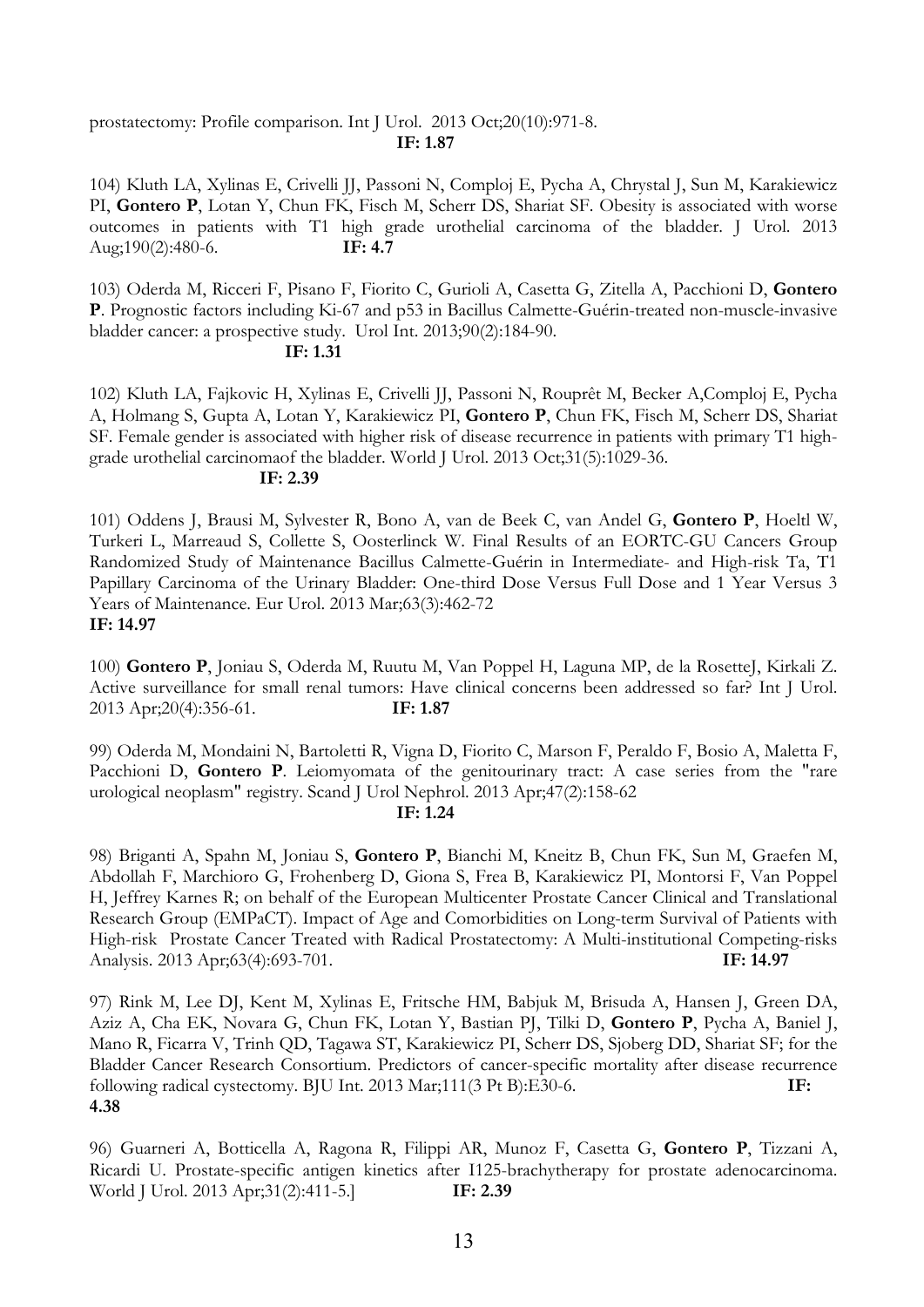95) Bartoletti R, Meliani E, Simonato A, **Gontero P**, Berta G, Dalla Palma P, Leonardi E, Cai T, Carmignani G. Microwave-induced thermoablation with Amica-probe is a safe and reproducible method to treat solid renal masses: results from a phase I study. Oncol Rep. 2012;28(4):1243-8.

#### **IF: 2.48**

94) **Gontero P**, Sun M, Antonelli A, Bertini R, Carini M, Carmignani G, Longo N, Martorana G, Minervini A, Mirone V, Morgia G, Novara G, Oderda M, Simeone C, Simonato A, Siracusano S, Tizzani A, Volpe A, Karakiewicz P, Ficarra V; Members of the SATURN Project–LUNA Foundation. External validation of the preoperative Karakiewicz nomogram in a large multicentre series of patients with renal cell

carcinoma. World J Urol. 2013 Oct;31(5):1285-90. **IF: 2.39**

93) Simonato A, Varca V, Gacci M, **Gontero P**, De Cobelli O, Maffezzini M, Salvioni R, Carini M, Decensi A, Mirone V, Carmignani G. Adherence to Guidelines among Italian Urologists on Imaging Preoperative Staging of Low-Risk Prostate Cancer: Results from the MIRROR (Multicenter Italian Report on Radical Prostatectomy Outcomes and Research) Study. Adv Urol. 2012 :651061. Epub 2012 May 15. **IF: 1.36**

92) Oderda M, Cattaneo E, Soria F, Barreca A, Chiusa L, Morelli B, Zitella A, **Gontero P**. Adrenal ganglioneuroma with multifocal retroperitoneal extension: a challenging diagnosis. ScientificWorldJournal. 2011;11:1548-53. **IF: 1.21**

91) Siracusano S, Novara G, Antonelli A, Artibani W, Bertini R, Carini M, Carmignani G, Ciciliato S, Cunico SC, Lampropoulou N, Longo N, Martorana G, Minervini A, Mirone V, Simeone C, Simonato A, Valotto C, Zattoni F, Ficarra V; members of the SATURN Project - LUNA Foundation. Prognostic role of tumour multifocality in renal cell carcinoma. BJU Int. 2012 Dec;110(11 Pt B):E443-8. **IF: 4.38**

90) Spahn M, Briganti A, Capitanio U, Kneitz B, **Gontero P**, Karnes JR, Schubert M, Montorsi F, Scholz CJ, Bader P, van Poppel H, Joniau S; European Multicenter Prostate Cancer Clinical and Translational Research Group (EMPaCT). Outcome Predictors of Radical Prostatectomy Followed by Adjuvant Androgen Deprivation in Patients with Clinical High Risk Prostate Cancer and pT3 Surgical Margin Positive Disease. J Urol. 2012 Jul;188(1):84-90. Epub 2012 May 12.

#### **IF: 4.7**

89) Schubert M, Joniau S, Gontero P, Kneitz S, Scholz CJ, Kneitz B, Briganti A, Karnes RJ, Tombal B, Walz J, Hsu CY, Marchioro G, Bader P, Bangma C, Frohneberg D, Graefen M, Schröder F, van Cangh P, van Poppel H, Spahn M. The role of adjuvant hormonal treatment after surgery for localized highrisk prostate cancer: results of a matched multiinstitutional analysis. Adv Urol. 2012.

#### **IF: 1.36**

88) Joniau S, Hsu CY, Gontero P, Spahn M, Van Poppel H. Radical prostatectomy in very high-risk localized prostate cancer: long-term outcomes and outcome predictors. Scand J Urol Nephrol. 2012 Jun;46(3):164-71. Epub 2012 Feb 27. **IF: 1.24**

87) Oderda M, Joniau S, Spahn M, **Gontero P**. Debulking surgery in the setting of very high-risk prostate cancer scenarios. BJU Int. 2012 Feb 7. **IF: 4.387**

86) **Gontero P**, Oderda M, Filippini C, Fontana F, Lazzarich E, Stratta P, Turello E, Tizzani A, Frea B. Does kidney transplantation onto the external iliac artery affect the haemodynamic parameters of the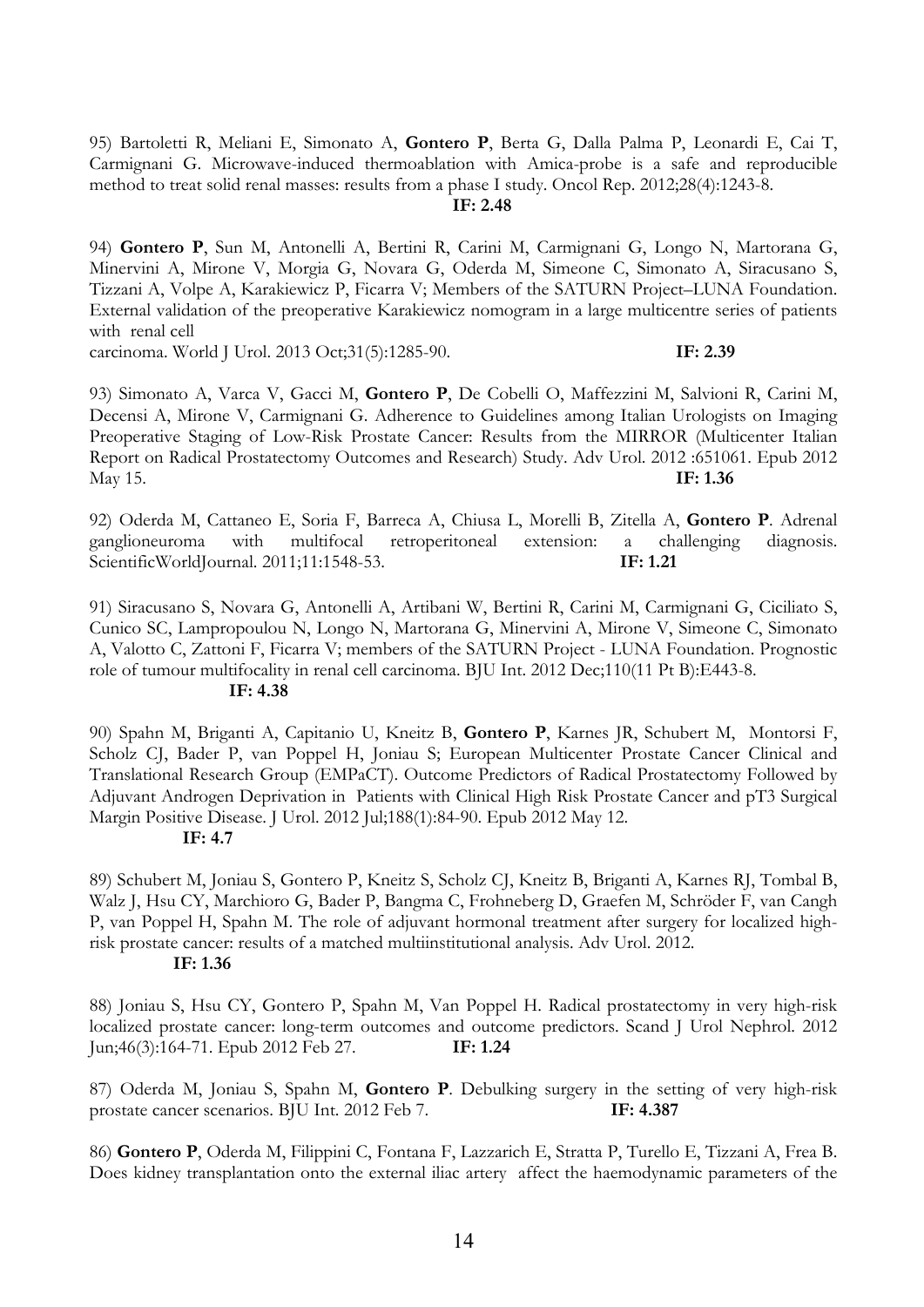## cavernosal arteries? Asian J Androl. 2011 Dec 26. **IF: 2.644**

85) Brusa D, Carletto S, Cucchiarale G, Gontero P, Greco A, Simone M, Ferrando U, Tizzani A, Matera L. Prostatectomy restores the maturation competence of blood dendritic cell precursors and reverses the abnormal expansion of regulatory T lymphocytes. Prostate. 2011 Mar 1;71(4):344-52. **IF: 3.77**

84) Briganti A, Joniau S, **Gontero P**, Abdollah F, Passoni NM, Tombal B, Marchioro G, Kneitz B, Walz J, Frohneberg D, Bangma CH, Graefen M, Tizzani A, Frea B, Karnes RJ, Montorsi F, Van Poppel H, Spahn M. Identifying the Best Candidate for Radical Prostatectomy Among Patients with High-Risk Prostate Cancer. Eur Urol. 2011 Dec 2. **IF: 14.97**

83) Brausi MA, **Gontero P**, Altieri V, Colombo R, Conti I, Bono AV. Can Gemcitabine Instillation Ablate Solitary Low-Risk Non-Muscle-Invasive Bladder Cancer? Results of a Phase II Marker Lesion Study. Urol Int. 2011;87(4):470-4. **IF: 1.31**

82) Van Baelen A, Mottet N, Spahn M, Briganti A, **Gontero P**, Joniau S. Sense and nonsense of an extended pelvic lymph node dissection in prostate cancer. Adv Urol. 2012;2012:983058.

#### **IF: 1.36**

81) Joniau S, Tsivian M, **Gontero P**. Radiofrequency ablation for the treatment of small renal masses: safety and oncologic efficacy. Minerva Urol Nefrol. 2011 Sep;63(3):227-36. **IF: 0.536**

80) Repetto L, Oderda M, Soria F, Pisano F, Besso L, Pasquale G, Tizzani A, **Gontero P**. Retroperitoneal laparoscopic kidney biopsy: technical tips for a minimally invasive approach. J Endourol. 2011 Oct;25(10):1639-42. **IF: 2.107**

79) Oderda M, Mondaini N, **Gontero P**. Advice on the counseling of patients seeking treatment for short penis. BJU Int. 2011 Oct;108(7):1039-40 **IF: 4.387**

78) Civardi C, Collini A, **Gontero P**, Monaco F. Vasogenic erectile dysfunction Topiramate-induced. Clin Neurol Neurosurg. 2012 Jan;114(1):70-1. **IF: 1.198**

77) Gacci M, Carini M, Simonato A, Imbimbo C, **Gontero P**, Briganti A, De Cobelli O, Fulcoli V, Martorana G, Nicita G, Mirone V, Carmignani G. Factors predicting continence recovery 1 month after radical prostatectomy: results of a multicenter survey. Int J Urol. 2011 Oct;18(10):700-8. **IF: 1.878**

76) Tombal B, Ameye F, de la Taille A, de Reijke T, **Gontero P**, Haese A, Kil P, Perrin P, Remzi M, Schröder J, Speakman M, Volpe A, Meesen B, Stoevelaar H. Biopsy and treatment decisions in the initial management of prostate cancer and the role of PCA3; a systematic analysis of expert opinion. World J Urol. 2011 Jul 1. **IF: 2.397**

75) Ricardi U, **Gontero P**, Ciammella P, Badellino S, Valentino F, Munoz F, Guarneri A, Rondi N, Moretto F, Filippi AR, Ragona R, Tizzani A. Efficacy and safety of tadalafil 20 mg on demand vs. tadalafil 5 mg once-a-day in the treatment of post-radiotherapy erectile dysfunction in prostate cancer men: a randomized phase II trial. J Sex Med. 2010 Aug;7(8):2851-9.

#### **IF: 2.844**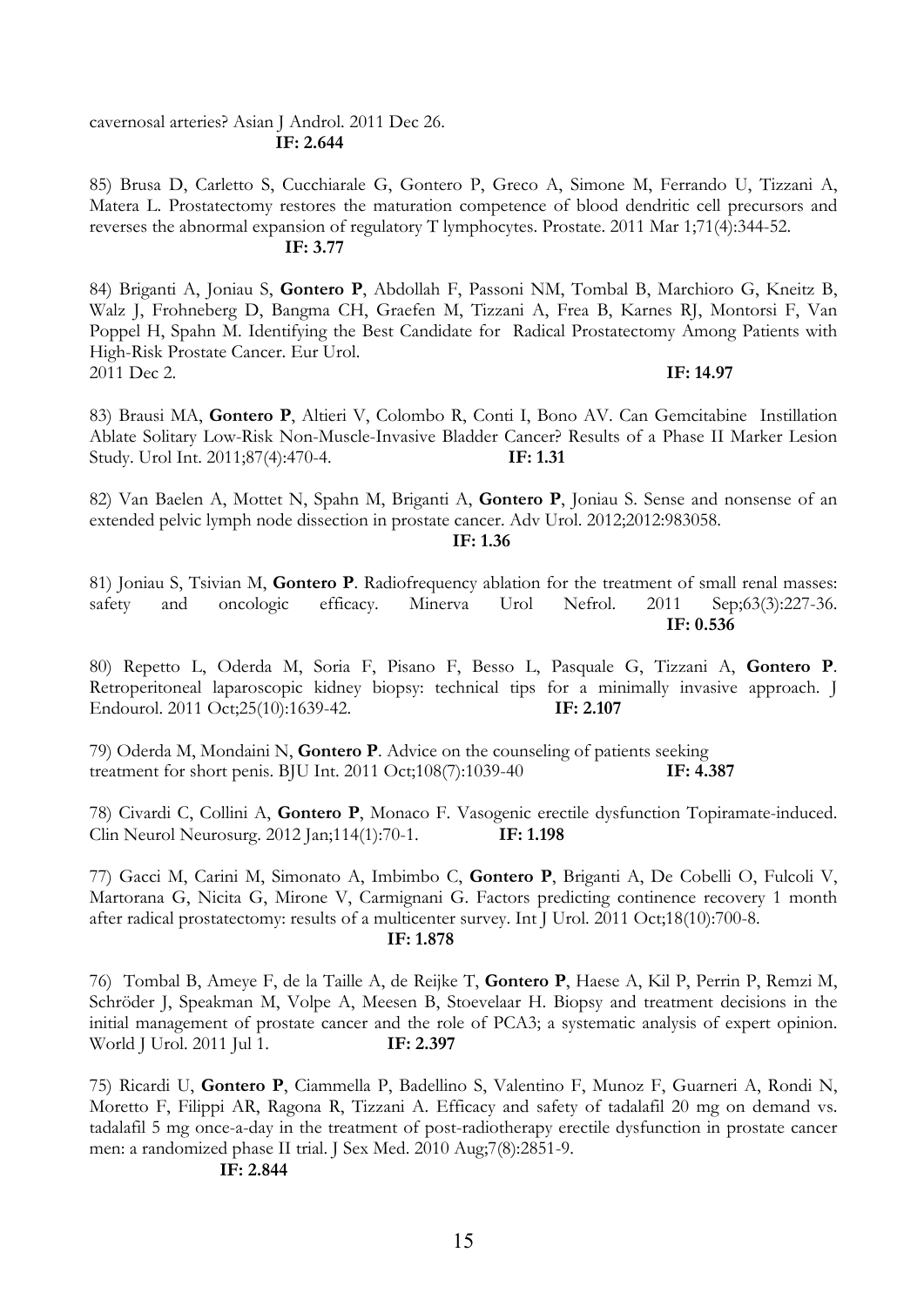78) **Gontero P**, Fiorito C, Oderda M, Pappagallo G, Brausi M. Phase II study of biweekly gemcitabine as first line therapy in CIS of the bladder: What does an aborted trial tell us? Urol Oncol. 2011 May 6. **IF: 2.921**

74) de la Taille A, Irani J, Graefen M, Chun F, de Reijke T, Kil P, **Gontero P,** Mottaz A, Haese A. Clinical evaluation of the PCA3 assay in guiding initial biopsy decisions. J Urol. 2011 Jun;185(6):2119- 25. **IF: 4.7**

73) Oderda M, Ruoppolo M, Marson F, Pisano F, Fragapane G, Molinaro L, Pacchioni D, Tizzani A, **Gontero P**. Pathological features and adverse prognosis of a contemporary series of neuroendocrine bladder tumours. Urol Int. 2011;86(2):185-90.

## **IF: 1.31**

72) **Gontero P**, Spahn M, Tombal B, Bader P, Hsu CY, Marchioro G, Frea B, Van Der Eeckt K, Kneitz B, Frohneberg D, Tizzani A, Van Poppel H, Joniau S. Is there a prostate-specific antigen upper limit for radical prostatectomy? BJU Int. 2011 Oct;108(7):1093-100. **IF: 4.387**

71) Oderda M, Zitella A, Richiardi L, Tizzani A, **Gontero P**. Effect of finasteride on the sensitivity of PSA to detect prostate cancer in rebiopsy series. Arch Ital Urol Androl. 2010;82(4):135-8.

## **IF: 0.91**

70) Imbimbo C, Creta M, Gacci M, Simonato A, **Gontero P**, de Cobelli O, Briganti A, Fulcoli V, Martorana G, Nicita G, Mirone V, Carmignani G. Patients' desire to preserve sexual activity and final decision for a nerve-sparing approach: results from the MIRROR (Multicenter Italian Report on Radical Prostatectomy Outcomes and Research) Study. J Sex Med. 2011;8(5):1495-502.

#### **IF: 2.84**

69) Cai T, Mondaini N, Migno S, Meacci F, Boddi V, **Gontero P**, Malossini G, Geppetti P, Mazzoli S, Bartoletti R. Genital Chlamydia trachomatis infection is related to poor sexual quality of life in young sexually active women. J Sex Med. 2011;8(4):1131-7.

## **IF: 2.84**

68) **Gontero P**, Oderda M, Altieri V, Bartoletti R, Cai T, Colombo R, Curotto A, Di Stasi S, Maffezzini M, Tamagno S, Serretta V, Sogni F, Terrone C, Tizzani A, Morgia G, Mirone V, Carmignani G. Are referral centers for non-muscle-invasive bladder cancer compliant to EAU guidelines? A report from the vesical antiblastic therapy Italian study. Urol Int. 2011 Feb;86(1):19-24.

## **IF: 1.31**

67) Tailly T, Goeman L, **Gontero P**, Joniau S. The safety and oncologic efficacy of radio-frequency ablation for the treatment of small renal masses: comprehensive review of the current literature. Panminerva Med. 2010 Dec;52(4):319-29. Review. **IF: 1.6**

66) Auprich M, Haese A, Walz J, Pummer K, de la Taille A, Graefen M, de Reijke T, Fisch M, Kil P, Gontero P, Irani J, Chun FK. External Validation of Urinary PCA3 Based Nomograms to Individually Predict Prostate Biopsy Outcome. **Eur Urol** 2010 Jul 3 [Epub ahead of print]. **IF: 14.976**

**65) Gontero P**, Cattel L, Paone TC, Milla P, Berta G, Fiorito C, Carbone F, Medana C, Tizzani A. Pharmacokinetics study to optimize the intravesical administration of gemcitabine. **BJU Int**. 2010 Jun 30. [Epub ahead of print]. **IF: 4.387**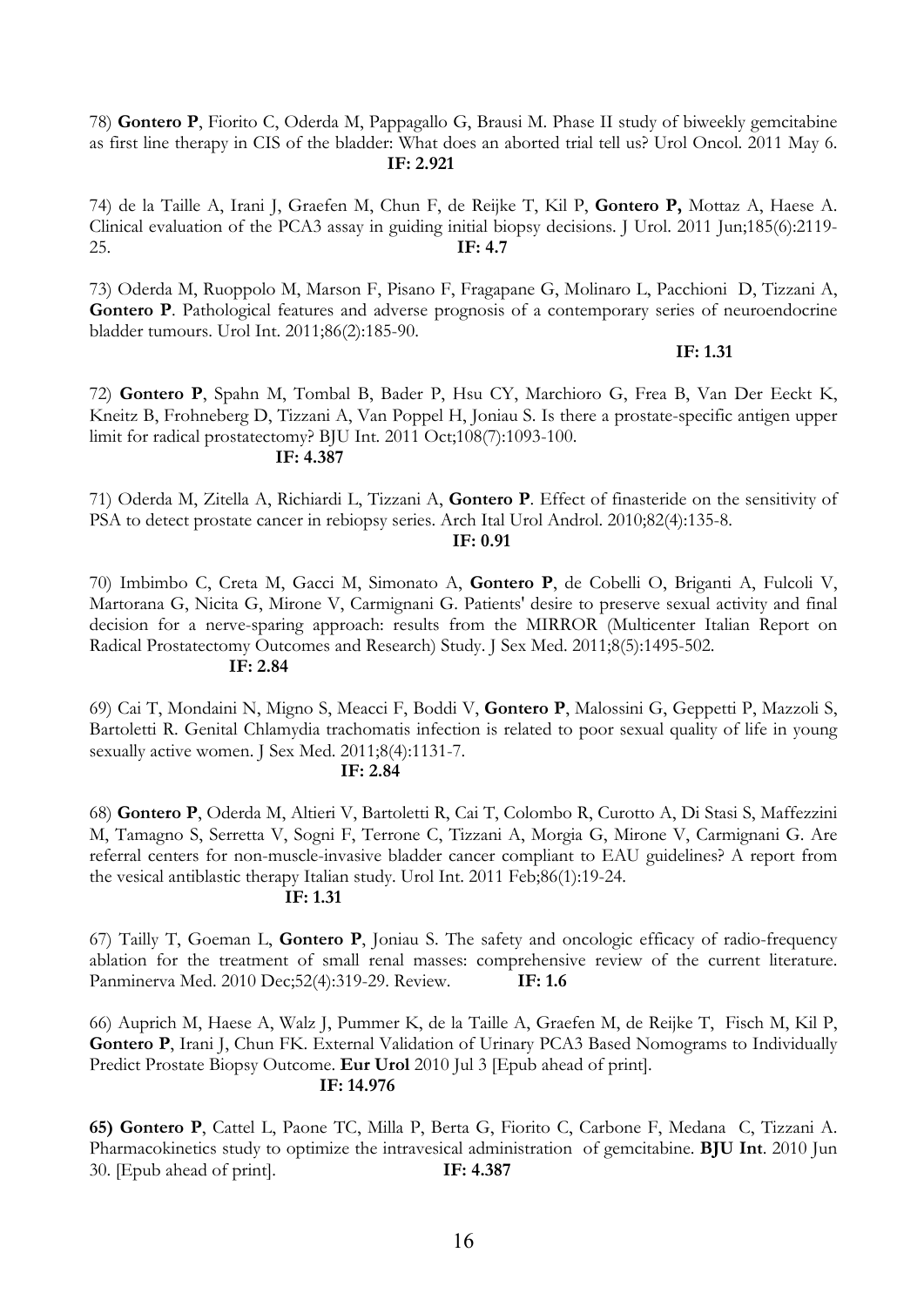## 64) Joniau S, Tailly T, Goeman L, Blyweert W, **Gontero P**, Joyce A. Kidney radiofrequency ablation for small renal tumors: oncologic efficacy. **J Endourol**. 2010 May;24(5):721-8. Review. **IF: 2.107**

63) Gianino MM, Galzerano M, Martin B, Chiadò Piat S, **Gontero P**. Costs in Surgical Techniques for Radical Prostatectomy: A Review of the Current State. Urol Int. 2010 May 7. [Epub ahead of print]. **IF: 1.313**

62) Bartoletti R, Cai T, Tosoratti N, Amabile C, Crisci A, Tinacci G, Mondaini N, **Gontero P**, Gelsomino S, Nesi G. In vivo microwave-induced porcine kidney thermoablation: results and perspectives from a pilot study of a new probe. BJU Int. 2010 Mar 23. [Epub ahead of print]. **IF: 4.387**

61) Spahn M, Joniau S, **Gontero P**, Fieuws S, Marchioro G, Tombal B, Kneitz B, Hsu CY, Van Der Eeckt K, Bader P, Frohneberg D, Tizzani A, Van Poppel H. Outcome Predictors of Radical Prostatectomy in Patients With Prostate-Specific Antigen Greater Than 20 ng/ml: A European Multi-Institutional Study of 712 Patients. Eur Urol. 2010 Mar 17. [Epub ahead of print].

## **IF: 14.976**

60) Oderda M, Michelon F, Appendino M, Gallo M, Senetta R, Pacchioni D, Tizzani A, Gontero P. Primary bladder phaeochromocytoma diagnosed by a vet. Scand J Urol Nephrol. 2010 Apr;44(3):186-9. **IF: 1.243**

59) **Gontero P**, Bohle A, Malmstrom PU, O'Donnell MA, Oderda M, Sylvester R, Witjes F. The role of bacillus Calmette-Guérin in the treatment of non-muscle-invasive bladder cancer. Eur Urol. 2010 Mar;57(3):410-29. Review. **IF: 14.976**

58) **Gontero P**, Joniau S, Zitella A, Tailly T, Tizzani A, Van Poppel H, Kirkali Z. Ablative therapies in the treatment of small renal tumors: how far from standard of care? Urol Oncol 2010;28(3):251-9. Review. **IF: 2.921**

57) Oderda M, Mondino P, Lucca I, Fiorito C, Gillo A, Zitella A, Greco A, Tizzani A, **Gontero P**. Fatal haematuria in a patient with an orthotopic neobladder and chronic liver failure. Urol Int 2009;83(3):368-9. **IF: 1.313**

56) Oderda M, **Gontero P**. High-grade prostatic intraepithelial neoplasia and atypical small acinar proliferation: is repeat biopsy still necessary? BJU Int. 2009;104(11):1554-6.

#### **IF: 4.387**

55) Mondaini N, Cai T, **Gontero P**, Gavazzi A, Lombardi G, Boddi V, Bartoletti R. Regular moderate intake of red wine is linked to a better women's sexual health. J Sex Med. 2009;6(10):2772-7. **IF: 2.844**

54) Gontero P, Fiorito C, Lucca I, Valentino F, Tizzani A. New drugs currently available in non-muscle invasive bladder cancer: update on gemcitabine studies. Arch Ital Urol Androl 2008;80(4):162-6.

**IF: 0.91**

53) Oderda M, Mondino P, Zitella A, Vigna D, Fiorito C, Pacchioni D, Tizzani A, Gontero P. Multipathogenetic origin of a pelvic mass. Eur Urol 2009;55(5):1224-8.

## **IF: 14.976**

52) van Andel G, Bottomley A, Fosså SD, Efficace F, Coens C, Guerif C, Kynaston H, Gontero P, Thalmann G, Akdas A, D'haese S, Aaronson N. An international prospective field study of the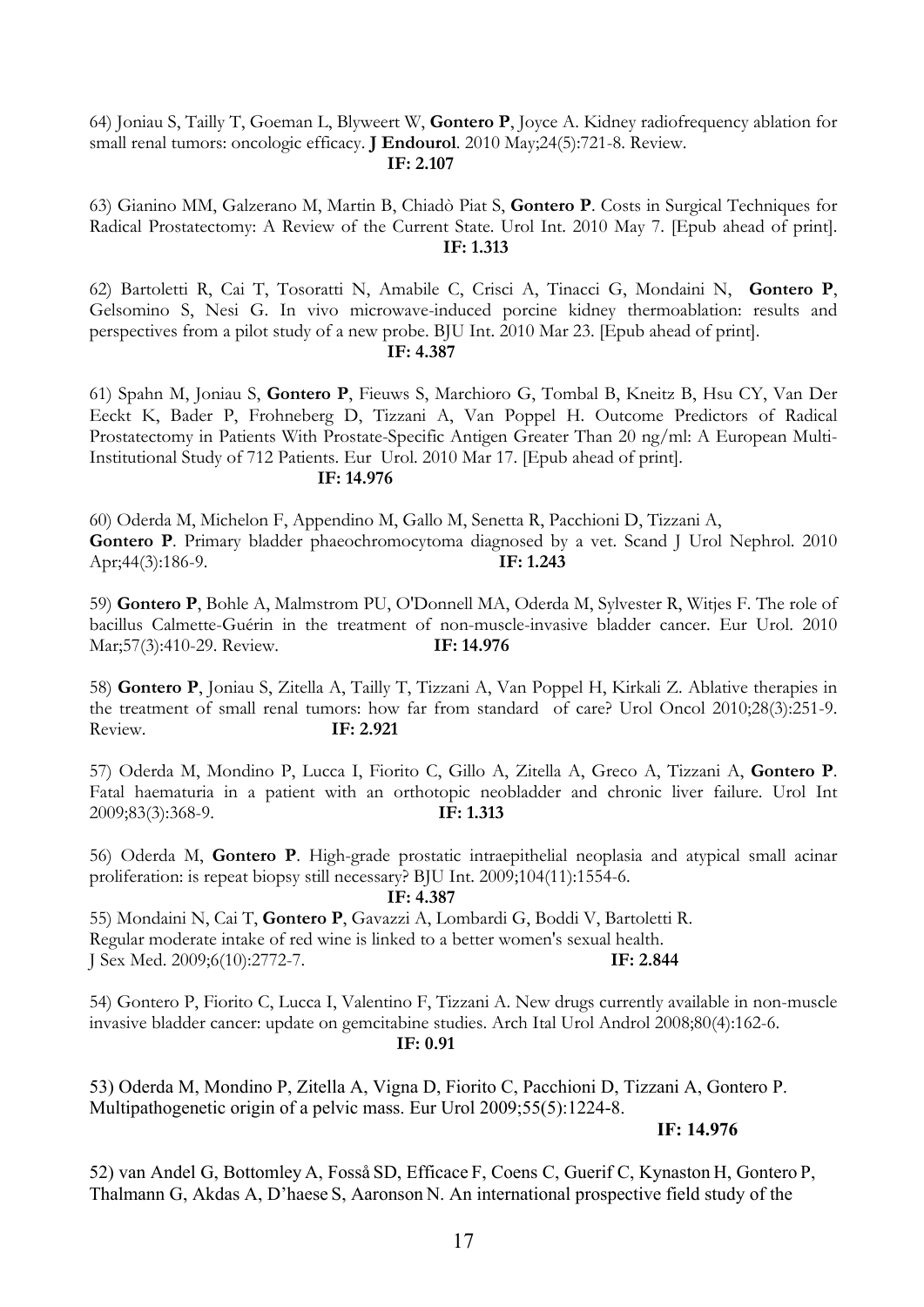EORTC QLQ-PR25: a questionnaire for assessing the health-related quality of life of patients with prostate cancer. Eur J Cancer 2009; 44(16):2418-24  **IF: 6.163**

51) **Gontero P**, Di Marco M, Giubilei G, Bartoletti R, Pappagallo G, Tizzani A, Mondaini N. Use of penile extender device in the treatment of penile curvature due to Peyronie's disease. Results of a phase II prospective study. J Sex Med 2009; 6(2):558-66 **IF: 2.844**

50) **Gontero P**, Di Marco M, Giubilei G, Bartoletti R, Pappagallo G, Tizzani A, Mondaini N. A pilot phase II prospective study to test the efficacy and tolerability of a penile extender device in the treatment of "short penis". BJU Int 2009; 103(6):793-7. **IF: 4.387**

**49) Gontero P**, Joniau S, Van Poppel H. Radical prostatectomy for PSA over 100 prostate cancer. Eur Urol 2009; 54(4):957-8. **IF: 14.976**

48) Terrone C, **Gontero P**, Volpe A, Porpiglia F, Bollito E et al. Proposal of an improved classification for pT3 renal cell carcinoma. **J Urol**. 2008 Jul;180(1):72-8

**47) Gontero P**, Ceratti G, Guglielmetti S, Andorno A, Terrone C, Bonvini D, Faggiano F, Tizzani A, Frea B, Valente G. Prognostic factors in a prospective series of papillary renal cell carcinomas. BJU Int, 2008 May 16 **IF: 4.387**

46) Sogni F, Brausi M, Frea B, Martinengo C, Faggiano F, Tizzani A, **Gontero P**. Morbidity and Quality of Life in Elderly Patients Receiving Ileal Conduit or Orthotopic Neobladder After Radical Cystectomy for Invasive Bladder Cancer. Urology. 2008 May;71(5):919-23

45) Sogni F, Zacchero M, Parola A, Carboni F, Terrone C, **Gontero P.** Sexual function in women undergoing hemodialytic treatment assessed using the female sexual function index and the somatic inkblot series test. Clin Nephrol, 2008; 69. **IF: 1.065**

44) Giuliano F, Patrick DL, Porst H, La Pera G, Kokoszka A, Merchant S, Rothman M, Gagnon DD, Polverejan E; 3004 Study Group. Premature ejaculation: results from a five-country European observational study.

Eur Urol. 2008 May;53(5):1048-57. **IF: 14.976**

**43) Gontero P,** Tizzani A. Intravesical Gemcitabine: State of the Art. Eur Urol suppl 2007; 6: 809– 815. **IF: 3.364**

42) Zitella A, **Gontero P**. Re: Lack of association between matrix metalloproteinase-1 (MMP-1) promoter polymorphism and risk of renal cell carcinoma. Int Braz J Urol. 2007;33(6):838-9.

41) Bartoletti R, Cai T, Mondaini N, Dinelli N, Pinzi N, Pavone C, **Gontero P**, Gavazzi A, Giubilei G, Prezioso D, Mazzoli S, Boddi V, Naber KG; Italian Prostatitis Study Group. Prevalence, incidence estimation, risk factors and characterization of chronic prostatitis/chronic pelvic pain syndrome in urological hospital outpatients in Italy: results of a multicenter case-control observational study. J Urol. 2007 Dec;178(6):2411-5 **IF: 4.7**

**IF: 4.7**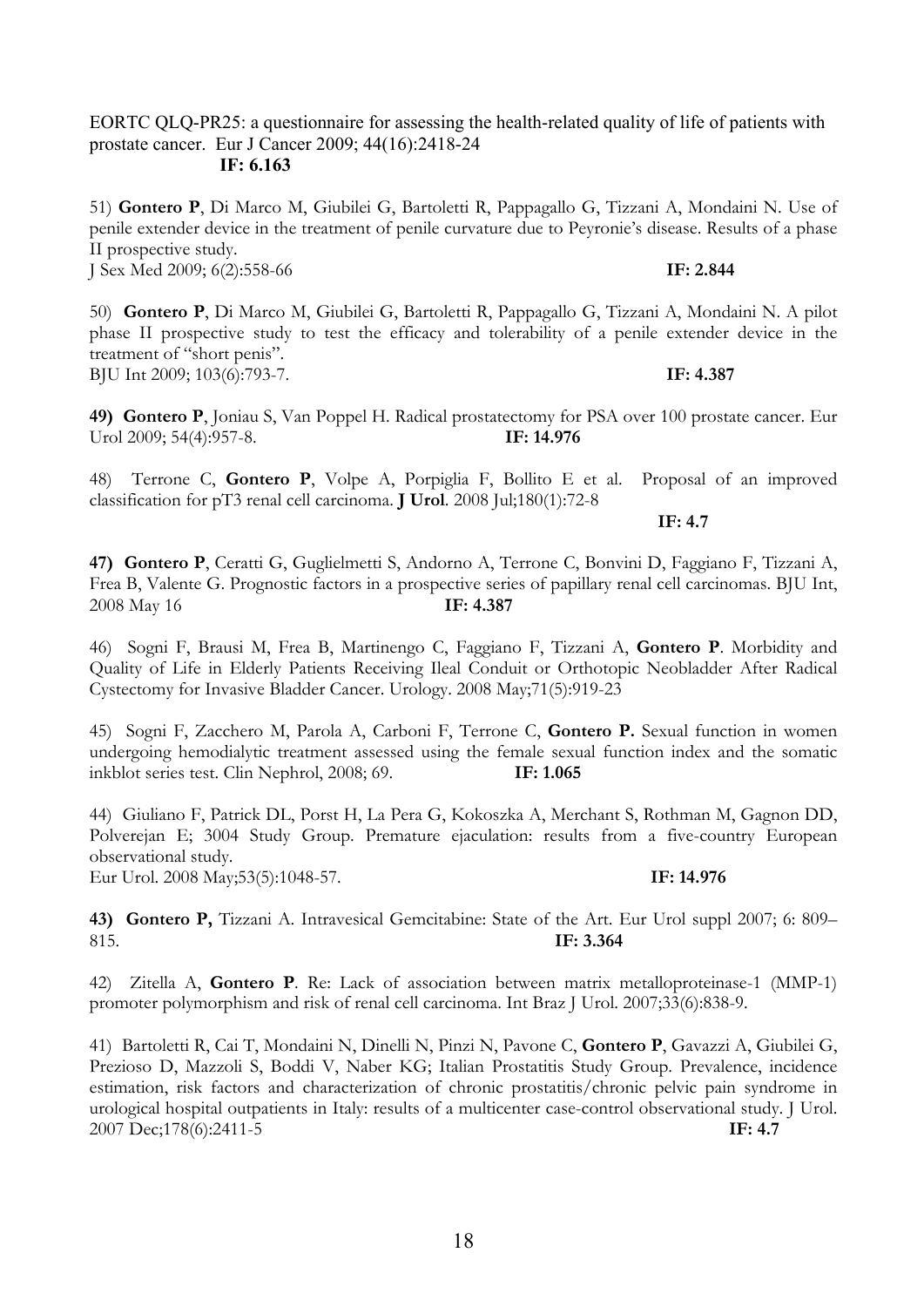40) Gianino MM, Galzerano M, Tizzani A, **Gontero P**. Critical issues in current comparative and cost analyses between retropubic and robotic radical prostatectomy. BJU Int. 2008 Jan;101(1):2-3. **IF: 4.387**

39) Sogni F, Monga G, Terrone C, **Gontero P**. Primary adenocarcinoma of the rete testis: diagnostic problems and therapeutic dilemmas. Scand J Urol Nephrol. 2008;42(1):83-5 **IF: 1.243**

38) Kocjancic E, Crivellaro S, Ranzoni S, Bonvini D, **Gontero P**, Frea B. Adjustable Continence Therapy for the treatment of male stress urinary incontinence: a single-centre study. Scand J Urol Nephrol. 2007;41(4):324-8. **IF: 1.243**

37) Mondaini N, **Gontero P**, Giubilei G, Lombardi G, Cai T, Gavazzi A, Bartoletti R. Finasteride 5 mg and sexual side effects: how many of these are related to a nocebo phenomenon? J Sex Med. 2007 Nov;4(6):1708-12. **IF: 2.844**

**36) Gontero P**, Fontana F, Kocjancic E, Frea B, Tizzani A. Male and female sexual dysfunction (SD) after radical pelvic urological surgery. ScientificWorldJournal. 2006;6:2302-14. Review.

**35) Gontero P**, Galzerano M, Bartoletti R, Magnani C, Tizzani A, Frea B, Mondaini N. New insights into the pathogenesis of penile shortening after radical prostatectomy and the role of postoperative sexual function. J Urol. 2007 Aug;178(2):602-7. **IF: 4.7**

**34) Gontero P**, Marchioro G, Pisani R, Zaramella S, Sogni F, Kocjancic E, Mondaini N, Bonvini D, Tizzani A, Frea B. Is radical prostatectomy feasible in all cases of locally advanced non-bone metastatic prostate cancer? Results of a single-institution study. Eur Urol. 2007;51(4):922-9.

#### **IF: 14.976**

**33) Mondaini N**, Giubilei G, Ungar A, Gontero P, Cai T, Gavazzi A, Bartoletti R, Geppetti P, Carini M. Alfuzosin (10 mg) does not affect blood pressure in young healthy men. Eur Urol. 2006 Dec;50(6):1292-6 **IF: 7.667**

**32) Gontero P,** Frea B. Actual experience and future development of gemcitabine in superficial bladder cancer. Ann Oncol. 2006;17 Suppl 5:123-8. Review. **IF: 9.269**

31) Valenti G, **Gontero P**, Saccò M, Fontana F, Strollo F, Castellucci A, Heinemann LA. Harmonized Italian version of the Aging Males' Symptoms scale. Aging Male 2005;8(3-4):180-3.

**30) Gontero P**, Pretti G, Fontana F, Zitella A, Marchioro G, Frea B. Inguinal versus subinguinal varicocele vein ligation using magnifying loupe under local anesthesia: which technique is preferable in clinical practice? Urology. 2005;66(5):1075-9. **IF: 2.187**

**29) Gontero P**, Marini L, Frea B. Intravesical gemcitabine for superficial bladder cancer: rationale for a new treatment option. BJU Int. 2005 Nov;96(7):970-6. Review.

## **IF: 4.387**

28) Kocjancic E, Crivellaro S, Favro M, Ceratti G, Monesi G, Gontero P, Sala M, Giardiello G, Frea B. Sacral neuromodulation for urinary retention in a kidney-transplant patient. **Urol Int**. 2005;75(2):187-8. **IF: 1.313**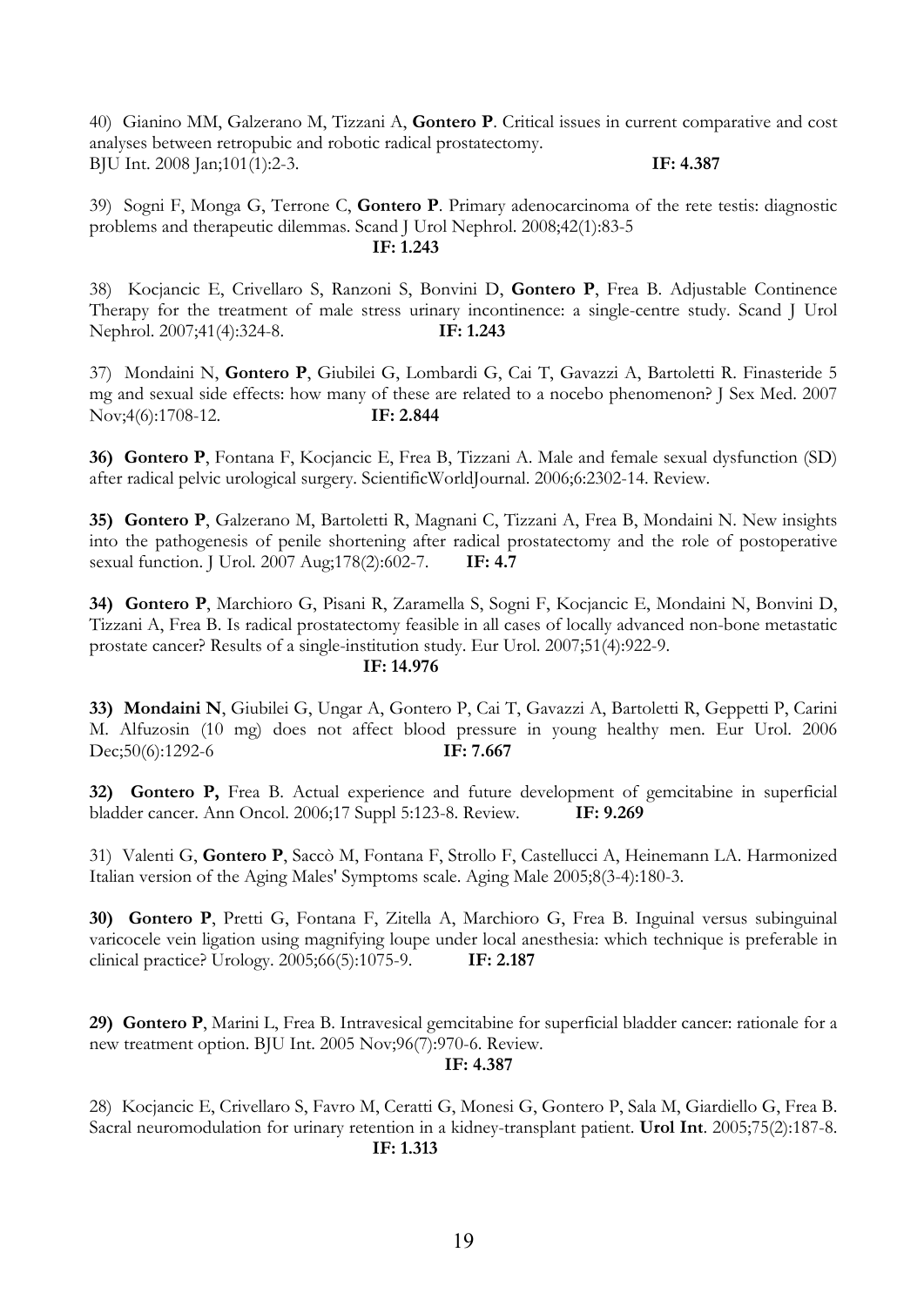**27) Gontero P**, Masood S, Sogni F, Fontana F, Mufti G, Frea B. Upper urinary tract complications in pregnant women with an ileal conduit. Lessons learned from two cases. Scand J Urol Nephrol. 2004;38(6):523-4. **IF: 1.243**

**26) Gontero P**, Kirby RS. Nerve-sparing radical retropubic prostatectomy: techniques and clinical considerations. Prostate Cancer Prostatic Dis. 2005;8(2):133-9. Review.

**IF: 3.803**

**25) Gontero P**, Fontana F, Zitella A, Montorsi F, Frea B. A prospective evaluation of efficacy and compliance with a multistep treatment approach for erectile dysfunction in patients after non-nerve sparing radical prostatectomy. BJU Int. 2005 Feb;95(3):359-65.

**IF: 4.387**

24) Mondaini N, **Gontero P**. Idiopathic short penis: myth or reality? BJU Int. 2005 Jan;95(1):8-9. **IF: 4.387**

**23) Gontero P**, D'Antonio R, Pretti G, Fontana F, Panella M, Kocjancic E, Allochis G, Frea B. Clinical efficacy of Apomorphine SL in erectile dysfunction of diabetic men. Int J Impot Res. 2005 Jan-Feb;17(1):80-5. **IF: 1.396**

**22) Gontero P**, Sriprasad S, Wilkins CJ, Donaldson N, Muir GH, Sidhu PS. Phentolamine re-dosing during penile dynamic colour Doppler ultrasound: a practical method to abolish a false diagnosis of venous leakage in patients with erectile dysfunction. Br J Radiol. 2004 Nov;77(923):922-6. **IF: 1.840**

21) Kocjancic E, Tarrano E, Panella M, Crivellaro S, Smith JJ 3rd, Maso G, Favro M, Ceratti G, **Gontero P**, Frea B. Evaluation of minimally invasive analysis system for cough leak point pressure measurement. J Urol. 2004 Sep;172(3):994-7 **IF: 4.7**

**20) Gontero P**, Casetta G, Maso G, Sogni F, Pretti G, Zitella A, Frea B, Tizzani A. Phase II study to investigate the ablative efficacy of intravesical administration of gemcitabine in intermediate-risk superficial bladder cancer (SBC) **Eur Urol**. 2004 Sep;46(3):339-43. **IF: 14.976**

**19) Gontero P**, Banisadr S, Frea B, Brausi M.

Metastasis markers in bladder cancer: a review of the literature and clinical considerations. **Eur Urol**. 2004 Sep;46(3):296-311. Review. **IF: 14.976**

**18) Gontero P**, Kirby R. Proerectile pharmacological prophylaxis following nerve-sparing radical prostatectomy (NSRP). Prostate Cancer Prostatic Dis. 2004;7(3):223-6.

**17) Gontero P**, Frea B. Are the current conservative treatments for Peyronie's disease evidence-based? BJU Int. 2004 Jul;94(1):3-4. **IF: 4.387**

**16) Gontero P**, Kirby R. Early rehabilitation of erectile function after nerve-sparing radical prostatectomy: what is the evidence? **BJU Int**. 2004 May;93(7):916-8. **IF: 4.387**

**IF: 3.803**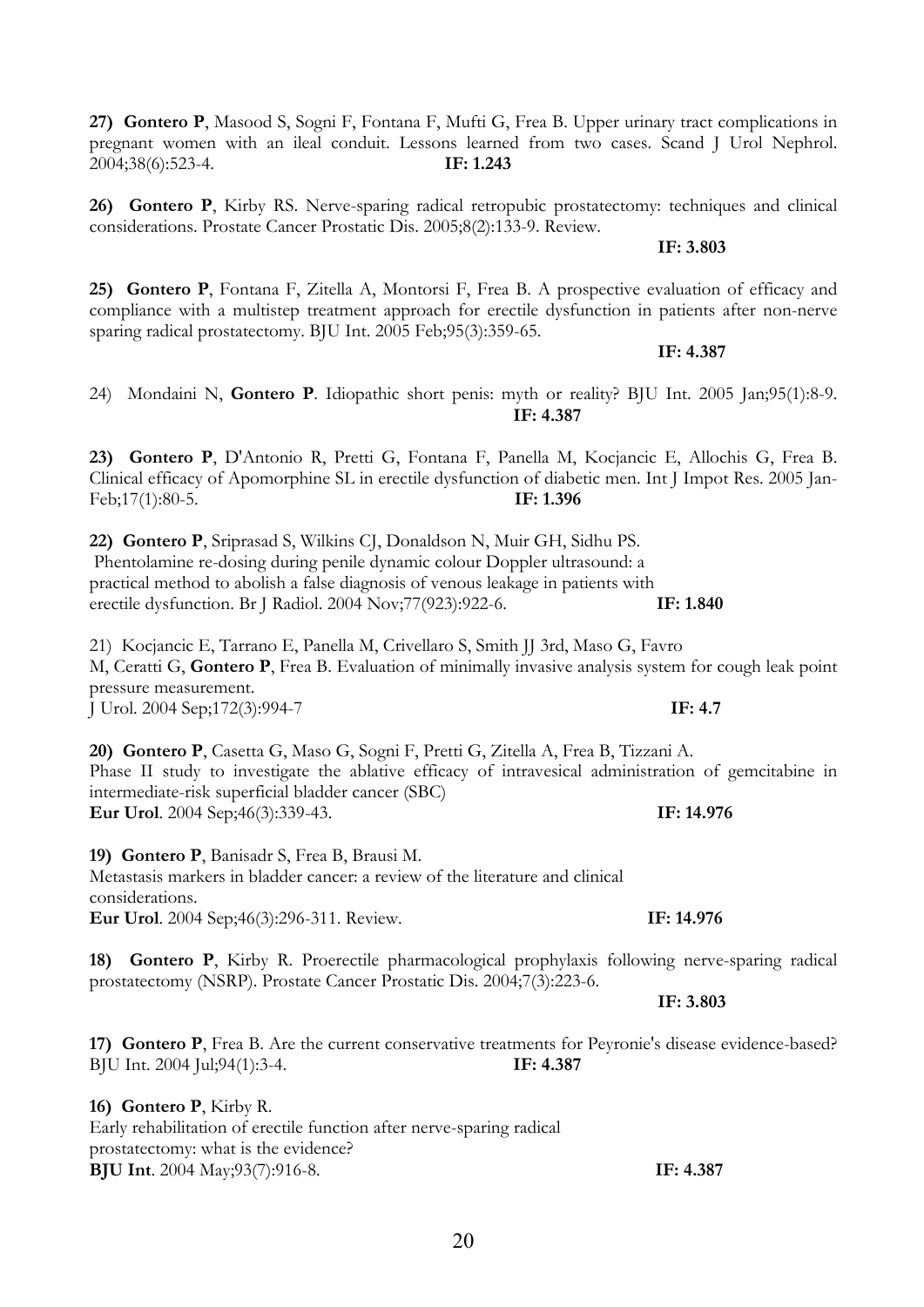| 15) Mondaini N, Gontero P.<br>Re: A prospective study measuring penile length in men treated with radical<br>prostatectomy for prostate cancer. M. Savoie, S. S. Kim and M. S. Soloway.<br><b>J Urol.</b> 2004 Jan;171(1):359-60                                       |           |
|------------------------------------------------------------------------------------------------------------------------------------------------------------------------------------------------------------------------------------------------------------------------|-----------|
| 14) Gontero P, Muir GH, Frea B.<br>Pathological findings of penile fractures and their surgical management.<br>Urol Int. 2003;71(1):77-82. Review.                                                                                                                     | IF: 1.313 |
| 13) Gontero P, Fontana F, Bagnasacco A, Panella M, Kocjancic E, Pretti G, Frea B.<br>Is there an optimal time for intracavernous prostaglandin E1 rehabilitation<br>following nonnerve sparing radical prostatectomy? Results from a hemodynamic<br>prospective study. |           |
| <b>J Urol</b> . 2003 Jun;169(6):2166-9.                                                                                                                                                                                                                                | IF: $4.7$ |
| 12) Gontero P, Sargent JM, Hopster DJ, Lewandowic GM, Taylor CG, Elgie AW,<br>Williamson CJ, Sriprasad SI, Muir GH.                                                                                                                                                    |           |
| Ex vivo chemosensitivity to mitomycin C in bladder cancer and its relationship<br>with P-glycoprotein and apoptotic factors.                                                                                                                                           |           |
| <b>Anticancer Res.</b> 2002 Nov-Dec; 22(6C): 4073-80.                                                                                                                                                                                                                  | IF: 1.895 |
| 11) Tizzani A, Gontero P, Casetta G, Piana P, Baima C, De Zan A, Bodo G,<br>Pacchioni D.                                                                                                                                                                               |           |
| Immunohistochemical evaluation of the safety of transurethral electrovaporization<br>of the prostate and its clinical results.                                                                                                                                         |           |
| Prostate Cancer Prostatic Dis. 1999 Jan;2(1):16-20.                                                                                                                                                                                                                    | IF: 3.803 |
| 10) Mondaini N, Ponchietti R, Gontero P, Muir GH, Natali A, Caldarera E, Biscioni<br>S, Rizzo M.                                                                                                                                                                       |           |
| Penile length is normal in most men seeking penile lengthening procedures.<br>Int J Impot Res. 2002 Aug;14(4):283-6.                                                                                                                                                   | IF: 1.396 |
| 9) Gontero P, Tizzani A, Muir GH, Caldarera E, Macaluso MP.<br>The genetic alterations in the oncogenic pathway of transitional cell carcinoma                                                                                                                         |           |
| of the bladder and its prognostic value.<br>Urol Res. 2001 Dec;29(6):377-87. Review.                                                                                                                                                                                   | IF: 1.313 |
| 8) Masood S, Gontero P, Mufti GR.<br>Hematuria due to immune-mediated thrombocytopenic purpura.                                                                                                                                                                        |           |
| Urol Int. 2001;67(1):80-1.                                                                                                                                                                                                                                             | IF: 1.313 |
| 7) Priolo G, Gontero P, Martinasso G, Mengozzi G, Formiconi A, Pelucelli G,<br>Zitella A, Casetta G, Viberti L, Aimo G, Tizzani A.                                                                                                                                     |           |
| Bladder tumor antigen assay as compared to voided urine cytology in the diagnosis                                                                                                                                                                                      |           |
| of bladder cancer.<br>Clin Chim Acta. 2001 Mar;305(1-2):47-53.                                                                                                                                                                                                         | IF: 2.799 |
| 6) Gontero P, Sidhu PS, Muir GH.<br>Penile fracture repair: assessment of early results and complications using color                                                                                                                                                  |           |
| Doppler ultrasound.<br>Int J Impot Res. 2000 Apr;12(2):125-8;                                                                                                                                                                                                          | IF: 1.396 |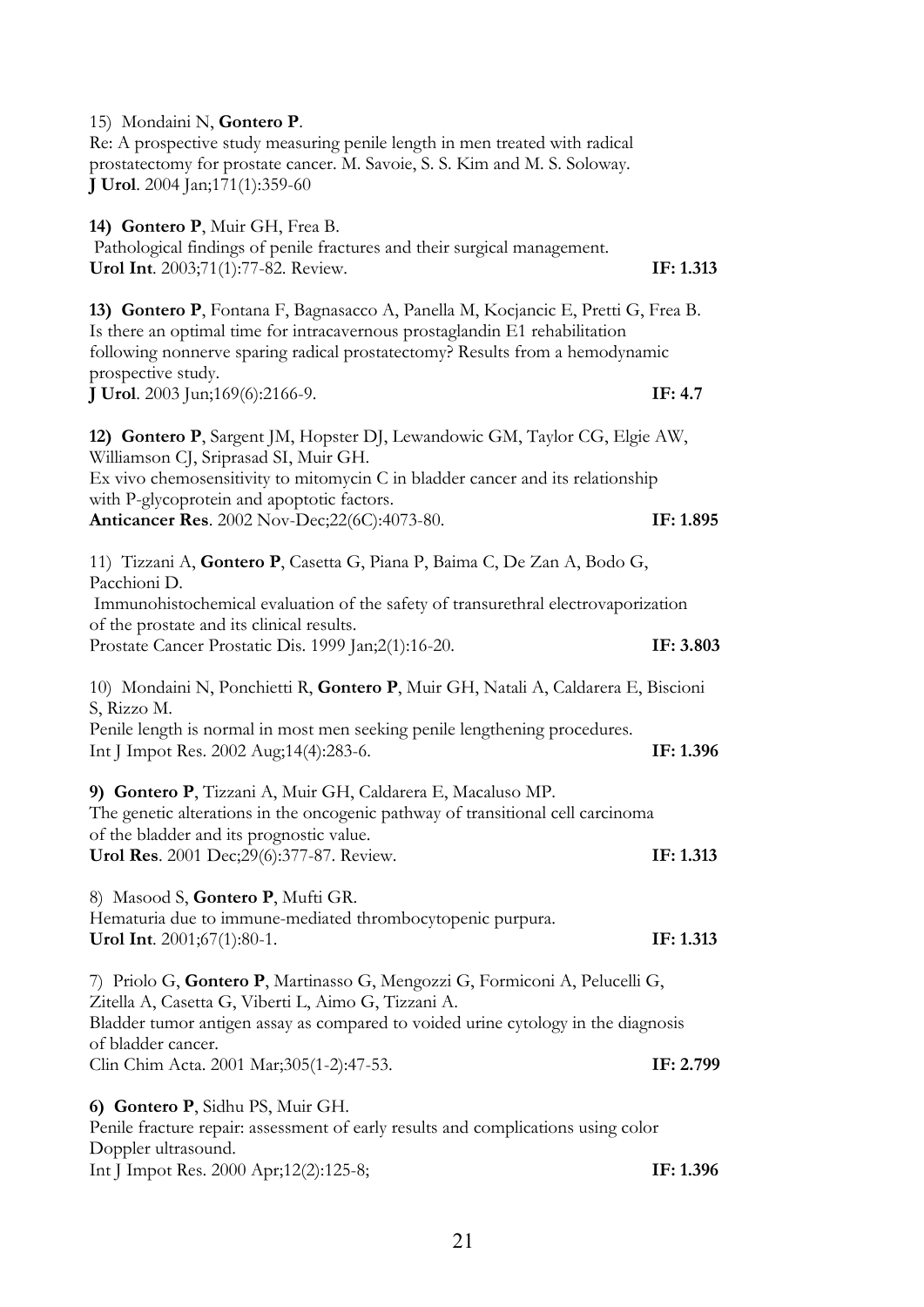5) Casetta G, **Gontero P**, Zitella A, Pelucelli G, Formiconi A, Priolo G, Martinasso G, Mengozzi G, Aimo G, Viberti L, Tizzani A. BTA quantitative assay and NMP22 testing compared with urine cytology in the detection of transitional cell carcinoma of the bladder. **Urol Int**. 2000;65(2):100-5. **IF: 1.313 4) Gontero P**, Casetta G, Zitella A, Ballario R, Pacchioni D, Magnani C, Muir GH, Tizzani A. Evaluation of P53 protein overexpression, Ki67 proliferative activity and mitotic index as markers of tumour recurrence in superficial transitional cell carcinoma of the bladder. **Eur Urol**. 2000 Sep;38(3):287-96. **IF: 14.976 3) Gontero P**, Muir GH. Is prostate-specific antigen a reliable marker of bone metastasisin patients with newly diagnosed cancer of the prostate? **Eur Urol**. 1998 Dec;34(6):518-9. **Letter** 2) Bodo G, **Gontero P**, Casetta G, Alpa M, Brossa G, Russo R, Tizzani A. Circadian antidiuretic hormone variation in elderly men complaining of persistent nocturia after urinary flow obstruction removal. **Scand J Urol Nephrol**. 1998 Sep;32(5):320-4. **IF: 1.243** 1) Casetta G, **Gontero P**, Russo R, Pacchioni D, Tizzani A. p53 expression compared with other prognostic factors in OMS grade-I stage-Ta transitional cell carcinoma of the bladder. **Eur Urol**. 1997;32(2):229-36. **IF: 14.976**

## *CONGRESS PRESENTATIONS and PRIZES*

• **Chairman in several occasions at International Meetings (EAU, EMUC, ESSM)**

• **Presenting author of 50 oral communications and 40 posters in International Meetings**

• **Presenting author of more than 50 communications and posters to Italian Congresses**

- **Prizes:**
- Best presentation at the Association of Urology of North Italy, Turin 1998
- **Best edited manuscript at the Hot Topic Seminars, Genua, 13 february 2009**
- Best poster presentation at the European Association of Urology Congress, **Barcellona, 2010, for the research**: "Polymorphisms in DNA Repair Genes and Bladder Cancer"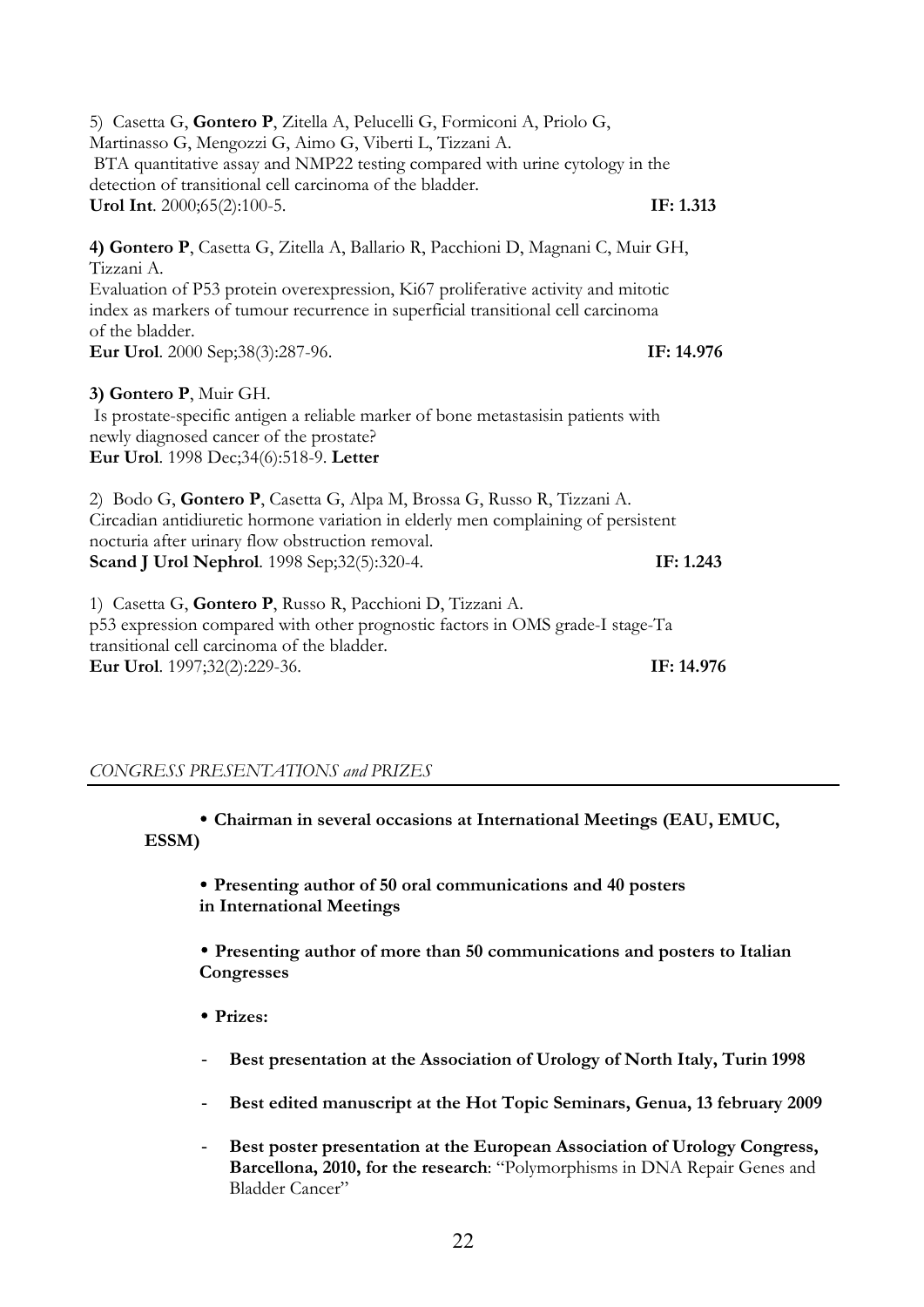- **Award for the "Best poster presenter" at the American Urological Association Congress, San Francisco, 2010 for the research**: "High-risk prostate cancer patients who have specimen-confined disease at pathology have exceptionally good outcomes after surgery"

## *MEMBERSHIP TO SCIENTIFIC SOCIETIES*

Treasurer of the Association of Urology of Piemonte (AUP) (elected in 2010)

Member of the following Scientific Societies:

- Italian Society of Andrology (SIA)
- European Society of Sexual Medicine (ESSM)
- European Association of Urology (EAU)
- Italian Society of Urology (SIU)
- Società Italiana di Urologia Nuova (SUN)
- Associazione Urologi Piemontesi (AUP)
- European Organization for Research and Treatment of Cancer (EORTC-GU): full membership

## *BOOKS:*

- § Author of the book: " **I marcatori tumorali della vescica** " *(Tumour markers in bladder cancer*) (with A. Tizzani e G. Casetta) Published by Centro Scientifico Editore, 1999.
- Co-author of the Urological part of a text of Emergecy Medicine: "**Medicina d'Urgenza: pratica e progresso"**, Valerio Gai Editor, C.G. Edizioni Medico- Scientifiche, Torino, 2001
- Author of the book: "La riabilitazione erettile dopo prostatectomia radicale. Guida per il paziente" – 2005

• Author of the book chapter "Tumori superficiali della vescica" in: Amadori, Croce "Terapia molecolare in oncologia", Poletto Editore 2005.

• Co-Editor of the book: **Radical prostatectomy. From open to robotic.** Kirby, Montorsi, Gontero and Smith Jr Editors. Informa Healthcare UK Ltd 2007.

• First Editor of the book: **Problem based urology.** Gontero, Kirby, Carson. Springer-Verlag, London 2013. Two Italian editions from Minerva Medica (2014 and 2016).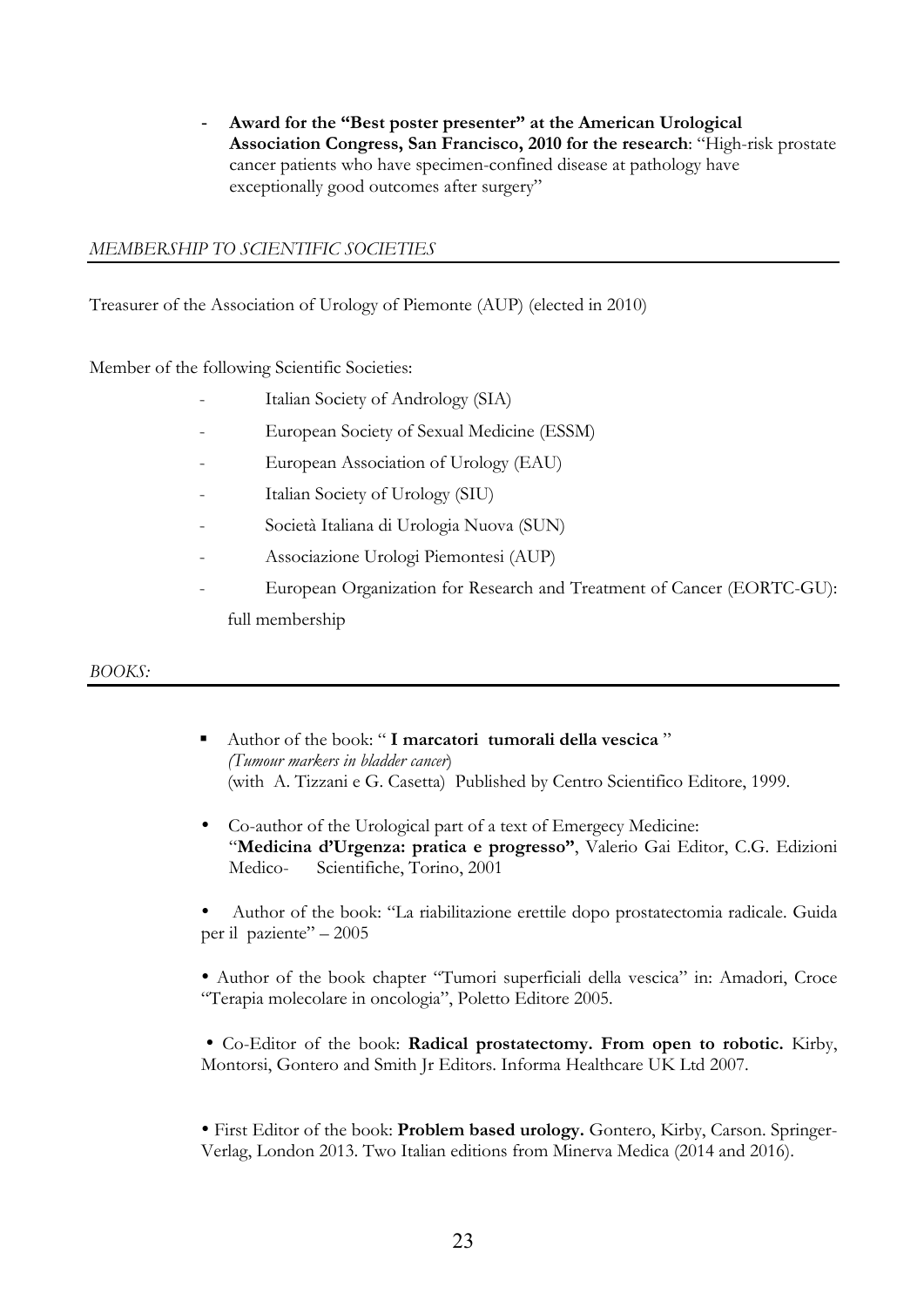# PART 2: CLINICAL AND SURGICAL EXPERIENCE

## *CLINICAL POSITIONS IN ITALY*

- From 6.2000 to 3.2002: **Consultant Urologist**, Urology Clinic, University of Piemonte Orientale, Novara, Italy
- From 3.2002 to 30.09.2006: Senior Lecturer and Consultant Urologist, Urology Clinic, University of Piemonte Orientale, Novara, Italy
- From 1.10.2006 to 31.10.2010: **Senior Lecturer and Consultant Urologist**, Urology Clinic, **University of Studies of Torino**, San Giovanni Battista Hospital
- From 1.11.2010 (ongoing position)

**Associate Professor of Urology**and **Vice Chairmen** of the Urology Clinic, Department of Surgical Sciences, Città della Salute e della Scienza, San Giovanni Battista University Hospital, University of Studies of Torino, Torino, Italy

## *TRAINING AND CLINICAL POSITIONS ABROAD*

- 6-8/1996 "Clinical Fellowship" Department of Urology, University of Tampere, Finland (Prof. T. Tammela).
- 1/98 2/99 "Research Registrar" in Urology, King's College Hospital, London, UK (Mr Coptcoat, Mr Muir)
- 8-10/99 "Specialist Registrar" in Urology, Medway Maritime Hospital, Kent, UK (Mr G. Mufti).
- 1/2000- 4/2000 Staff grade in Urology, Medway Maritime Hospital, Kent, UK
- 5/3/2001 1/4/2001 Fellowship Department of Urology, King's College Hospital di Londra
- **1/11/2003 - 5/5/2004 "Consultant Urologist", St George Hospital, London, UK** (study leave from University of Piemonte Orientale, Novara, Italy)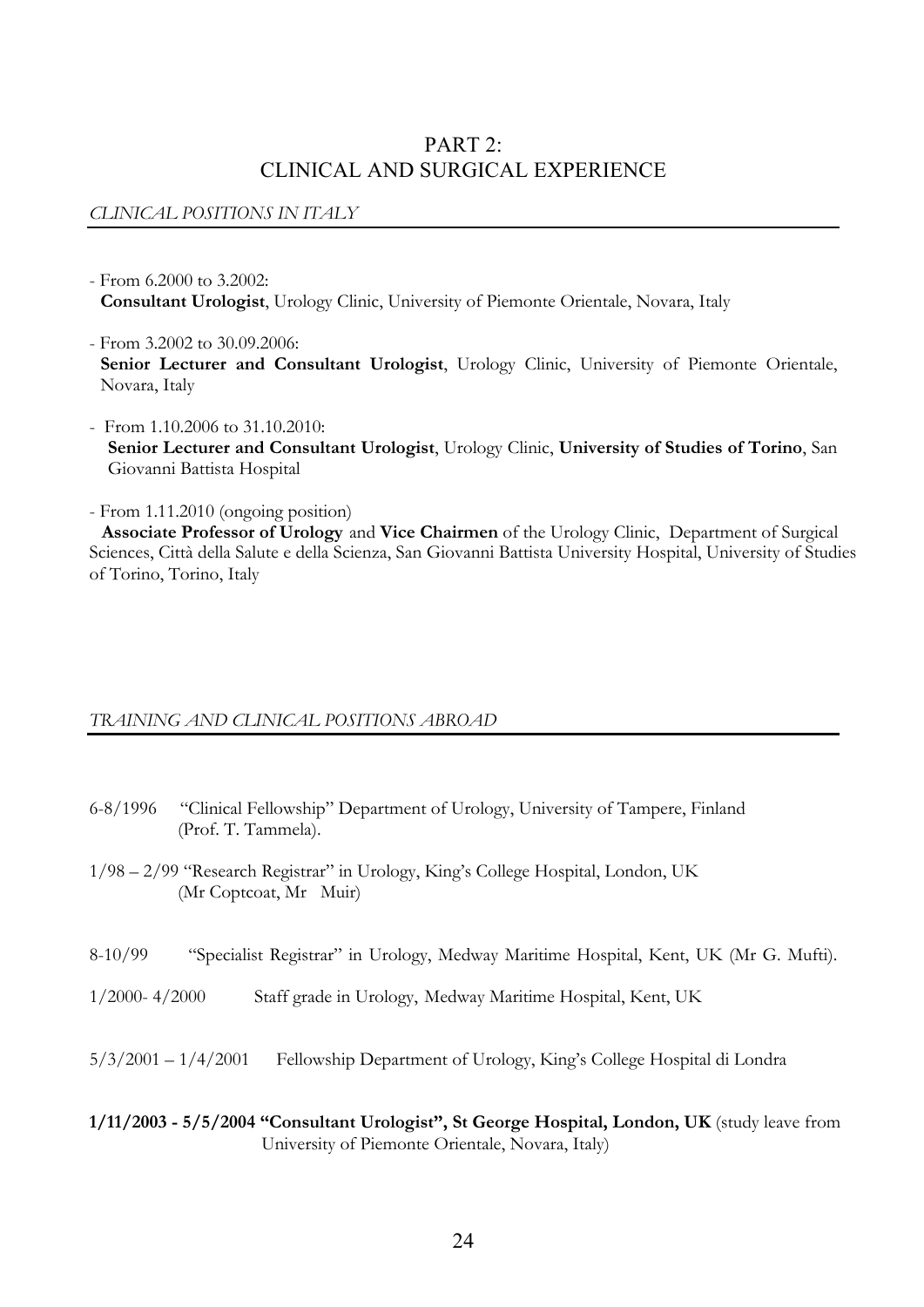## *SURGICAL TRAINING*

#### - **Training in open oncological urology surgery**

In 1998 Dr Gontero attends the "Basic surgical skill course", King's College Hospital, London. Most of the post-training oncological urological surgical experience is achieved between 2000-2006 performing major oncological surgical procedures and urine diversions under the supervision of Prof. Bruno Frea.

In May 2006 he attends a surgical stage on advanced oncological bladder surgery at the University of Mansoura (Egypt).

In August 2006 he refines the open radical prostatectomy technique under the supervision of Prof H. van Poppel (University of Leuven, Belgium).

#### - **Training in urethral surgery**

Dr Gontero attended the Urology Clinic in Leuven (Belgium) performing several urethroplasties under the supervision of Prof Steven Joniau in 2006 and 2007. He also invited Prof Joniau as a visiting professor at Molinette Hospital, Torino, Italy in 2006, 2007 and 2010 and performed, under his supervision, complex cases.

#### - **Training in Laparoscopy**

Dr Gontero obtained the basic surgical laparoscopy skill course in 2001 at the Laparoscopic Center in Strasburg. In the following years he achieved competence in laparoscopic kidney surgery under the supervision of Dr Lorenzo Repetto. He also attended international laparoscopic training center such us Memorial Sloan Kettering di New York (Dr Karim Touijer) for the technique of laparoscopic radical prostatectomy. He currently performs around 100 urological laparoscopic procedures per year.

#### - **Training in robotic urological surgery**

In 2007 Dr Gontero set up a robotic laparoscopic programme for radical prostatectomy at the San Giovanni Battista Hospital, University of Torino. He refined the technique attending international centers of excellence such us the Global Center of Robotic Surgery of Orlando (USA), directed by Dr Vip Patel in 2009 and 2014 and the Miller University of Miami (Florida) in 2014.

#### - **Training in surgical andrology and penile prosthesis implantation**

Since 1998 Dr Gontero has been involved in penile curvature and Peyronie's disease surgery. In 2002 he was admitted to a Scholarship programme of the Italian Society of Andrology attending stages at the University of Hamburg, Germany (Prof. Fish), Belgrade (Prof. Perovic), Trieste, Italy (Prof. Belgrano) and Milano, Italy (Prof. Austoni).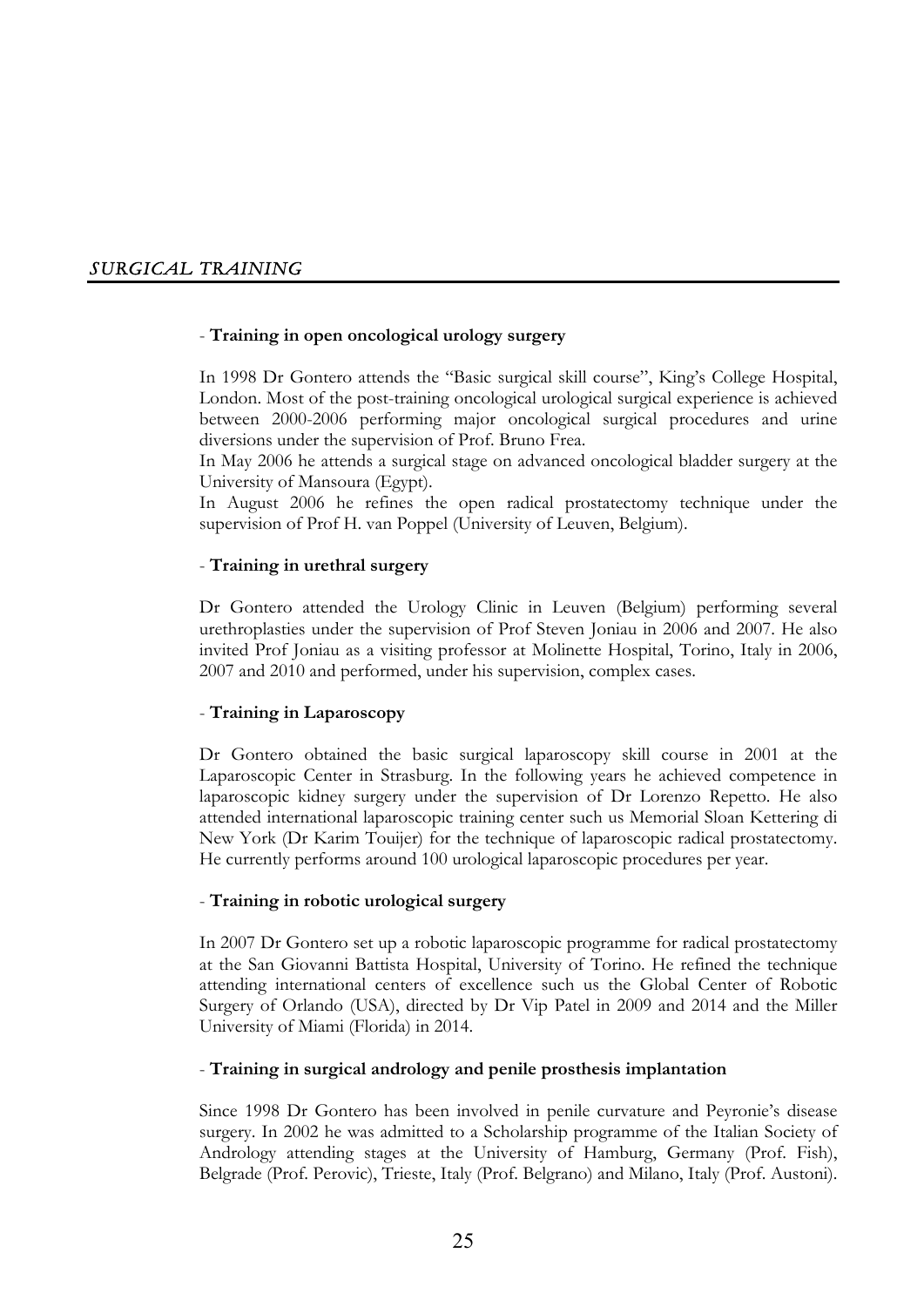In 1993 Dr Gontero obtained a Master Degree in Andrological Surgery at the University of Studies of Torino, Italy.

## - **Training in endourology**

Dr Gontero was trained in endourology at King's College Hospital in London in 1998 and at Medway Maritime Hospital (Kent) in 1999 achieving skill in the technique of operative ureteroscopy and transurethral resection of the prostate.

## *SURGICAL PROCEDURES PERFORMED AS FIRST OPERATOR (1999-)*

> 4000 PROCEDURES (first operator)

**1600 major surgical procedures (of whom 450 laparoscopic and 300 robotic laparoscopic assisted):**

- 690 radical prostatectomies (**260 robotic**-**assisted**, **30 laparoscopic, 400 open**)

- 165 radical cystectomies (40 with an orthotopic neobladder)

- **40 major ablative salvage procedures** (post-radiotherapy radical prostatectomy N=8, salvage retroperitoneal and pelvic lymphadenectomy for testis and prostate cancer N=7, total pelviectomy for radio- and chemo-recurrent gynaecological cancers N=25)

- **290 partial or radical nephrectomies** for kidney cancer (**170 laparoscopic**, 7 with caval thrombus, 113 open partial or radical nephrectomies )

- **145 non oncological laparoscopic kidney procedures** (30 pyeloplasty, 1 kidney harvesting for auto-transplantation, 30 renal cysts, 4 ureteral re-implantation, 10 pyelolithotomy, 70 extraperitoneal nephrectomies for non-functioning kidneys)

- 120 open procedures for non-oncological kidney diseases

- 125 procedures of reconstructive urology (40 uretroplasties, 22 ureteral reimplantations for iatrogenic or neoplastic reasons, 10 vesico-vaginal fistula, 8 salvage urine diversions, 45 ureteral reimplantations during kidney transplant)

- **70 re-do major surgical procedures** (7 ureteral reimplantations in urine diversions, 15 excisions of recurrent pelvic cancer, 15 ureteral reimplantation for post-surgical stricture, 33 other procedures)

## **650 intermediate surgical procedures**

Among those: Nesbitt procedures (N=40), corporoplasties for Peyronie's disease (N=60), penile prosthesis implantation (N=35), other penile surgical procedures (N=20), artificial urinary sphincter placement (N=8), other procedures (adenomectomies, closure of bladder ruptures) N=480